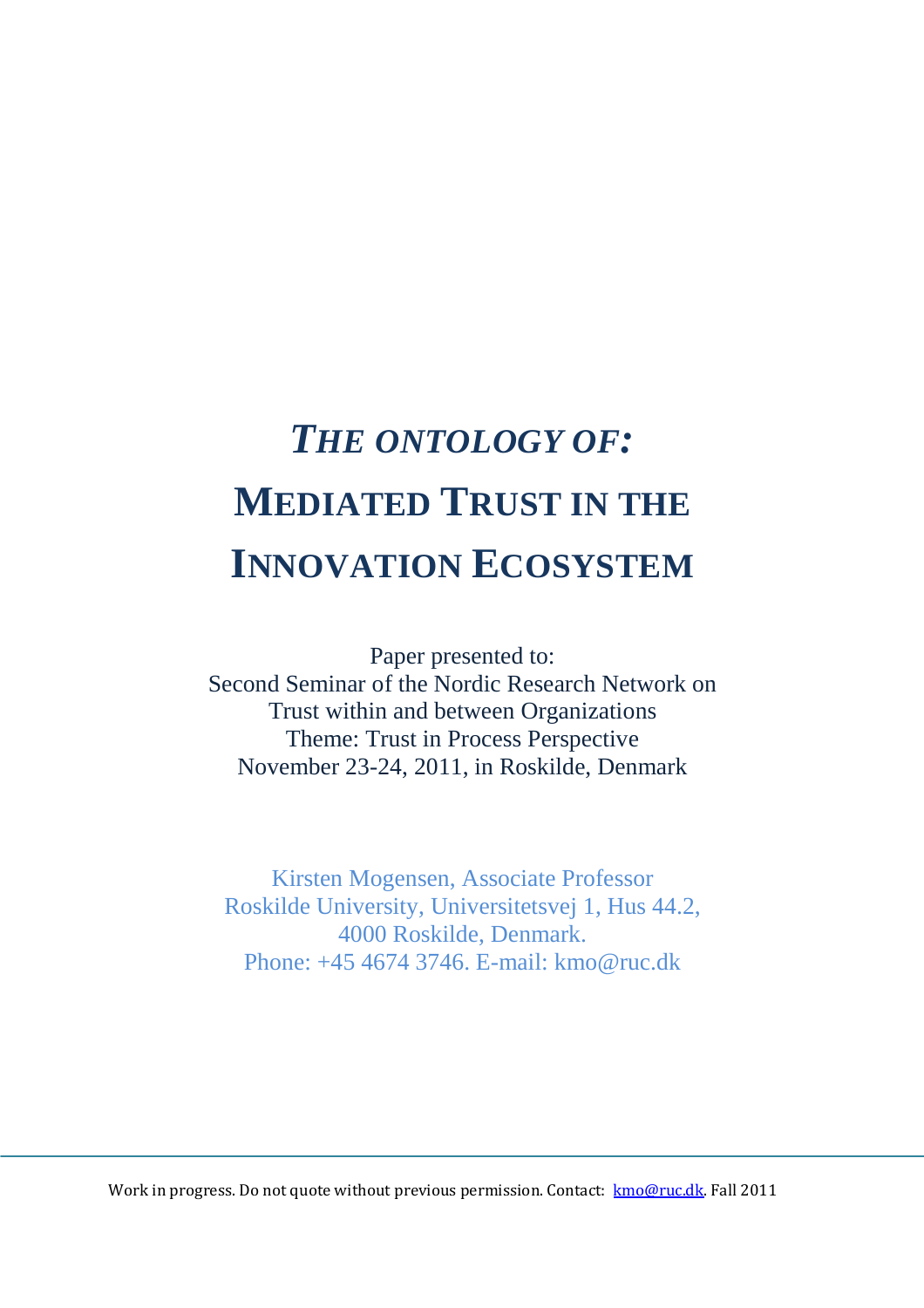# Content

| 3 <sup>1</sup> |  |
|----------------|--|
|                |  |
| 5 <sub>1</sub> |  |
|                |  |
| 7 <sup>7</sup> |  |
|                |  |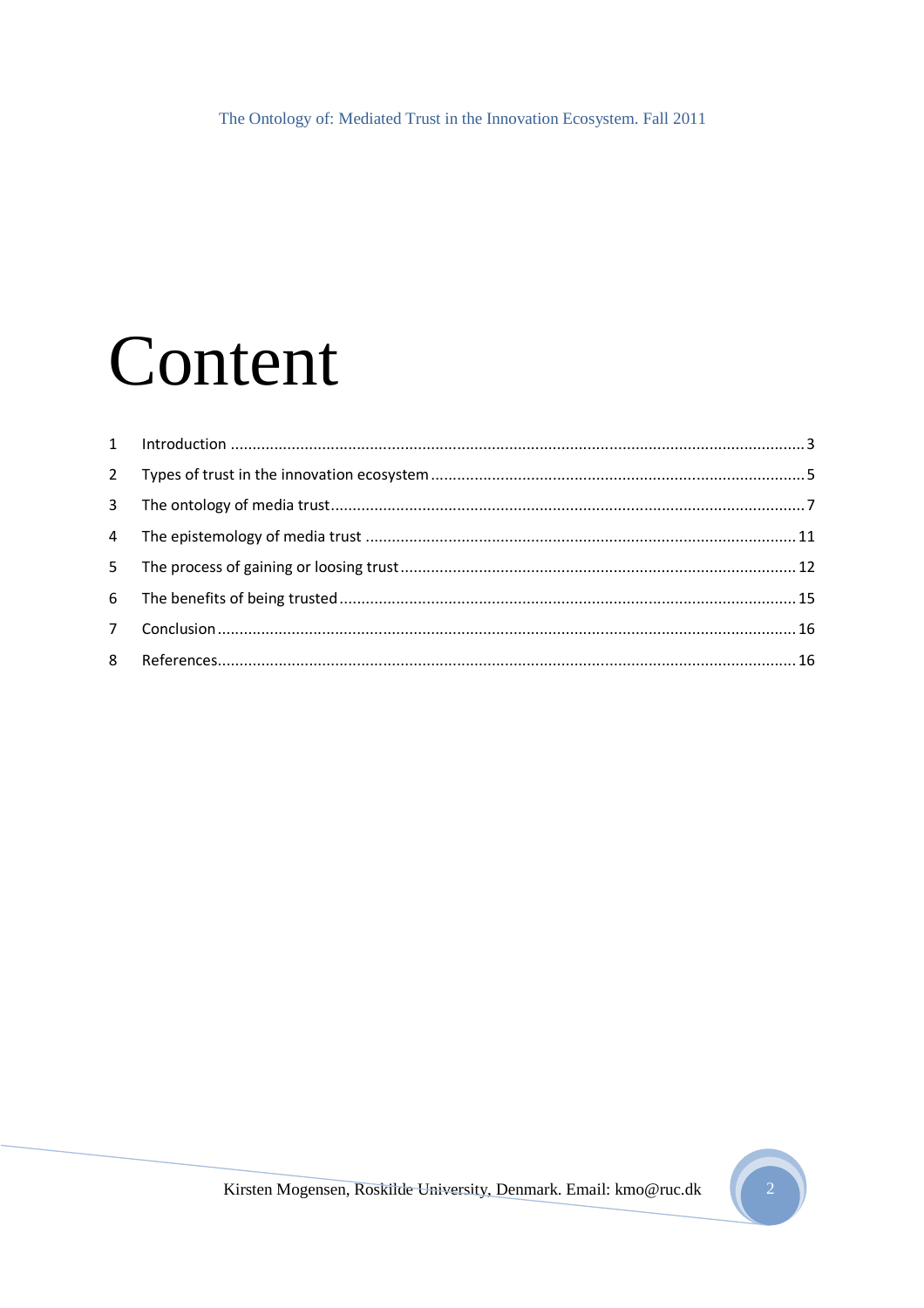### Abstract

This paper introduces a framework for further studies in the role of mediated trust in the innovation ecosystems. Combining insight from scholars like Etzkowitz, Russel and Nordfors, the concept of *innovation ecosystem* is described as an *extended Triple Helix* where media is seen as a fourth strand besides industry, state and academia. In this paper, the concept *mediated trust* refers to the *process* in which an independent institution produces a form of mass medium. As is the case with any message, the content of the mass media is coded so that it *signals* to what degree information and/or opinions should be considered trustworthy. When receiving the message, the audience will *decode* the signals. *Trust* is considered fundamental for mass media if these are to fulfill their normative functions in the innovation ecosystem. However, the concept of trust is not clearly defined in the literature and we lack empirically grounded studies of the role of trust in extended Triple Helix. The paper is based on cross disciplinary literature review and it is a work in progress.

**Key words**: Trust, Innovation Ecosystem, Extended Triple Helix, Journalism, Mediated Trust

### 1 Introduction

Silicon Valley in California is home to some of the world's most valuable companies including Cisco, Facebook, Google, Apple, eBay and Intel. These companies are located around Stanford University with its well-known engineering department and prestigious design-lab. Among the companies that were more or less created at the university, in cooperation between professors and students, are Hewlett-Packard, Cisco Systems, Yahoo!, Google and Sun Microsystems. A large amount of venture capital is administrated here, many of the venture capital firms located on Sand Hill Road in Menlo Park – a road connecting the main highways in the valley creating easy access from business world to the University (Wikipedia 2011).

Considering the amount of money earned in the Valley and the concentration of brainpower on cafes in Palo Alto it is no wonder that the valley has attracted the attention of innovation researchers from around the world, all asking essentially the same question: What do they do that we can copy elsewhere in the world?

One such researcher is Henry Etzkowitz who state that "A Triple Helix of university-industry-government interactions is the key to innovation in increasingly knowledge-based societies" (2008). Porter and Kramer in Harvard Business Review (2011) refer to Silicon Valley as an example of a "geographic concentration of firms, related businesses, supplier, service providers, and logistical infra structure in a particular field." They add that such local clusters not only include businesses but also institutions such as academic programs and that they draw on "broader public assets in the surrounding community, such as schools and universities, clean water, fair-competition laws, quality standards, and market transparency" (Porter & Kramer 2011: 12).

The underlining idea behind theories such as the Triple Helix and clusters is that "no company is selfcontained" (Porter & Kramer 2011: 12). At Stanford University some scholars talk about "Innovation Ecosystems Network" (Russell et al. 2011). This group of scholars uses data technology to create maps of innovation clusters and they define the term "innovation ecosystem":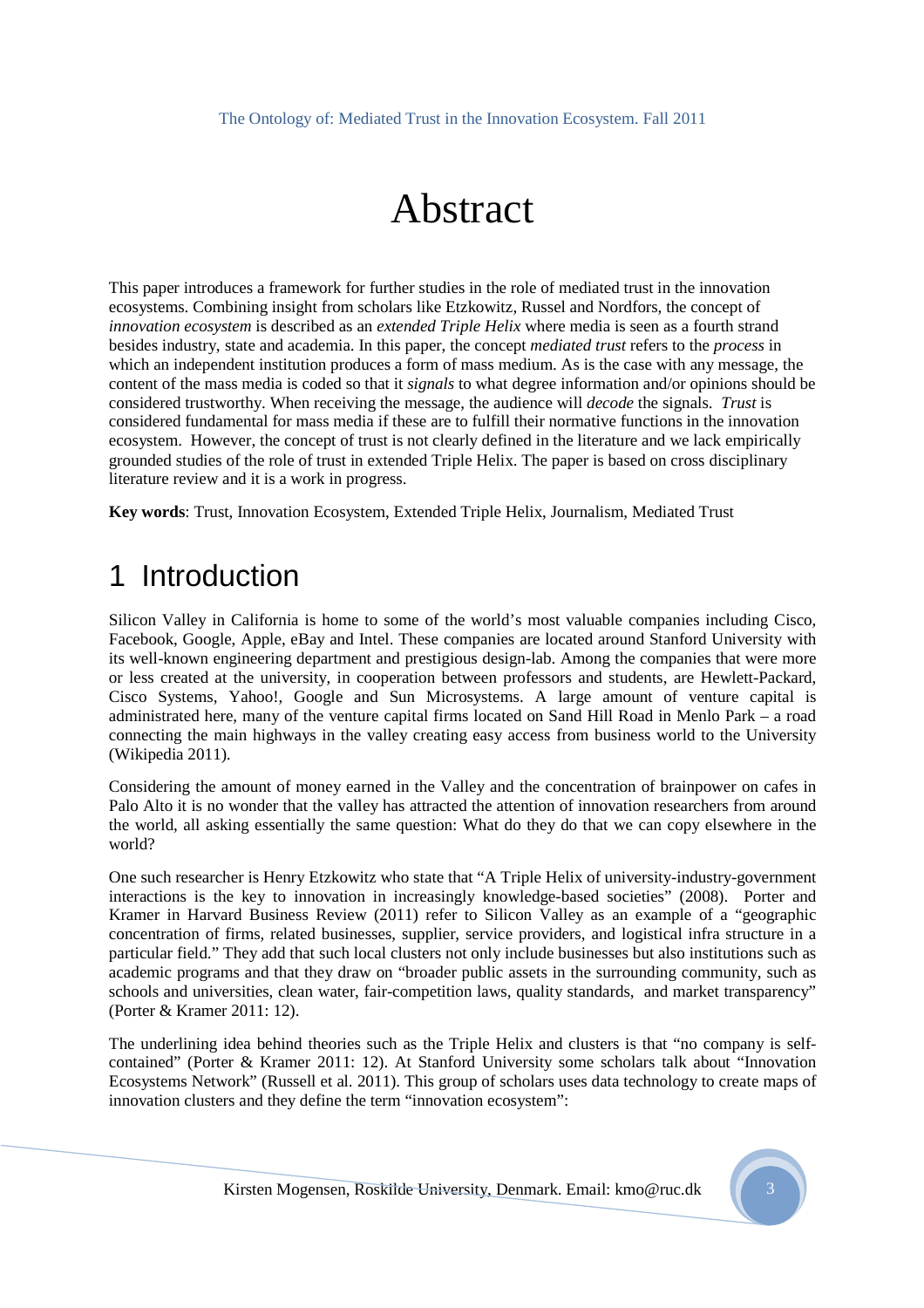Innovation Ecosystems refer to the inter-organizational, political, economic, environmental, and technological systems through which a milieu conducive to business growth is catalyzed, sustained, and supported (Innovation Ecosystems Network 2011)

The ecosystem requires communication in order to function. When Porter and Kramer describe how clusters are depending on "schools and universities, clean water, fair-competition laws, quality standards, and market transparency" it is implied that the knowledge from the schools and universities are communicated to the business and that there are some communication means that create transparency. This communication can basically be divided into at least two major groups that are traditionally separated in academic research: Interpersonal communication and communication through mass media. According to Nordfors, the role of the mass media in the innovation economy is to bring attention to issues, new discoveries e.g. While all forms of communication has a role to play in the innovation communication system, Nordfors et al. describe the role of one form of communication, that is innovation journalism:

…journalism covering innovation processes and ecosystems is a crucial pivot between innovation economy and the public sphere…To the degree that Innovation Journalism can build an infrastructure for public debate on how we innovate, it will enable open discussion on how we transform ideas into new value. …In an innovation ecosystem, journalism can be seen as a fourth strand of the 'triple helix' of industry, universities and government… This means writing stories that combine elements of technology, business and politics, as well any other elements that influence innovation, and covering the interaction between them (Nordfors et al. 2009: 5)

If we combine the ideas of Nordfors and Etzkowitz with a normative professional self-understanding among journalists (e.g. SPJ Code of Ethics 2011), journalism could be seen as a form of communication that is transcending all the strands in the Triple Helix and the innovation ecosystem, creating an infrastructure for sharing of ideas and information about important aspects of the innovation ecosystem, and also creating the transparency that Porter and Kramer write about.

If we include media as an extra strand in the Triple Helix, we have an *extended Triple Helix* with four strands and a civic base as shown in the figure.

However, for the communication to be useful for the stakeholders in the innovation ecosystem it not only have to be reliable, people in the ecosystem also have to trust it. Trust then is an essential aspect of communication in the innovation ecosystem as it is elsewhere. Vanacker & Belmas write:

Trust can boost economic performance because it is a prerequisite for fluid market exchange; it can reduce transaction costs, and it can facilitate coordination between stakeholders (2009: 113, reference to Wicks & Berman 2004: p. 142).

Misusing trust may have long-term costs, because the benefits of trust are lost.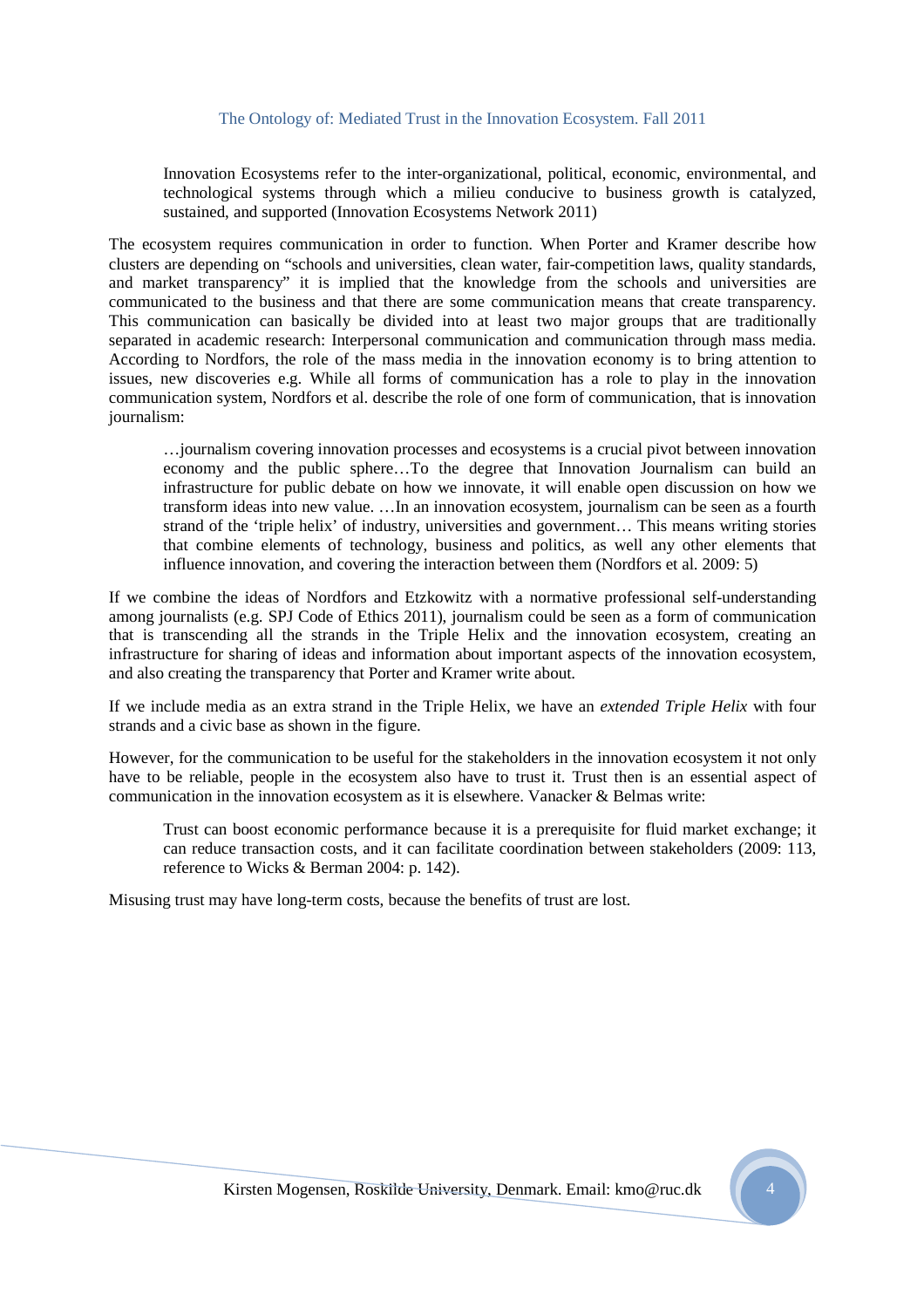

**Figure 1Extended Triple Helix: Media as the fourth strand in the Triple Helix, inspired by Etzkowitz (2011) and Nordfors (2009). (The size of each strand in the figure is in no way an implied indication of its importance).** 

### 2 Types of trust in the innovation ecosystem

We will now narrow our focus and - as an example - look at some of the trust based relationships that one of the professionals working in one of the strands in the extended Triple Helix is involved in. Considering the topic of this paper we choose to focus on a journalist working in Mass Media (Figure 2).

A journalist use sources for his stories. These might be representatives of state, industry or academia. For the communication between a journalist and a source to be meaningful, the journalist must demonstrate at least some degree of trust in a source and vice versa. The source may evaluate the trustworthiness of the specific journalist as well as the trustworthiness of the media. The same will be the case for the journalist; that is, the journalist evaluates the trustworthiness of the source as being a person which he may or may not have a well established working relationship with; and the journalist also evaluates the trustworthiness of the company, university or state agency that the source represents.

The journalist writes his story in a mass medium such as a newspaper. When he quotes a source, the journalist in reality publish the outcome of his evaluation of the source in the paper. The way the journalist writes the story and the context it is placed in will tell the experienced news papers reader to what degree the journalist find the source trustworthy. If the journalist knows his craft and the reader know the codes, the printed newspaper mediates the journalist's trust-evaluation of the source to the reader.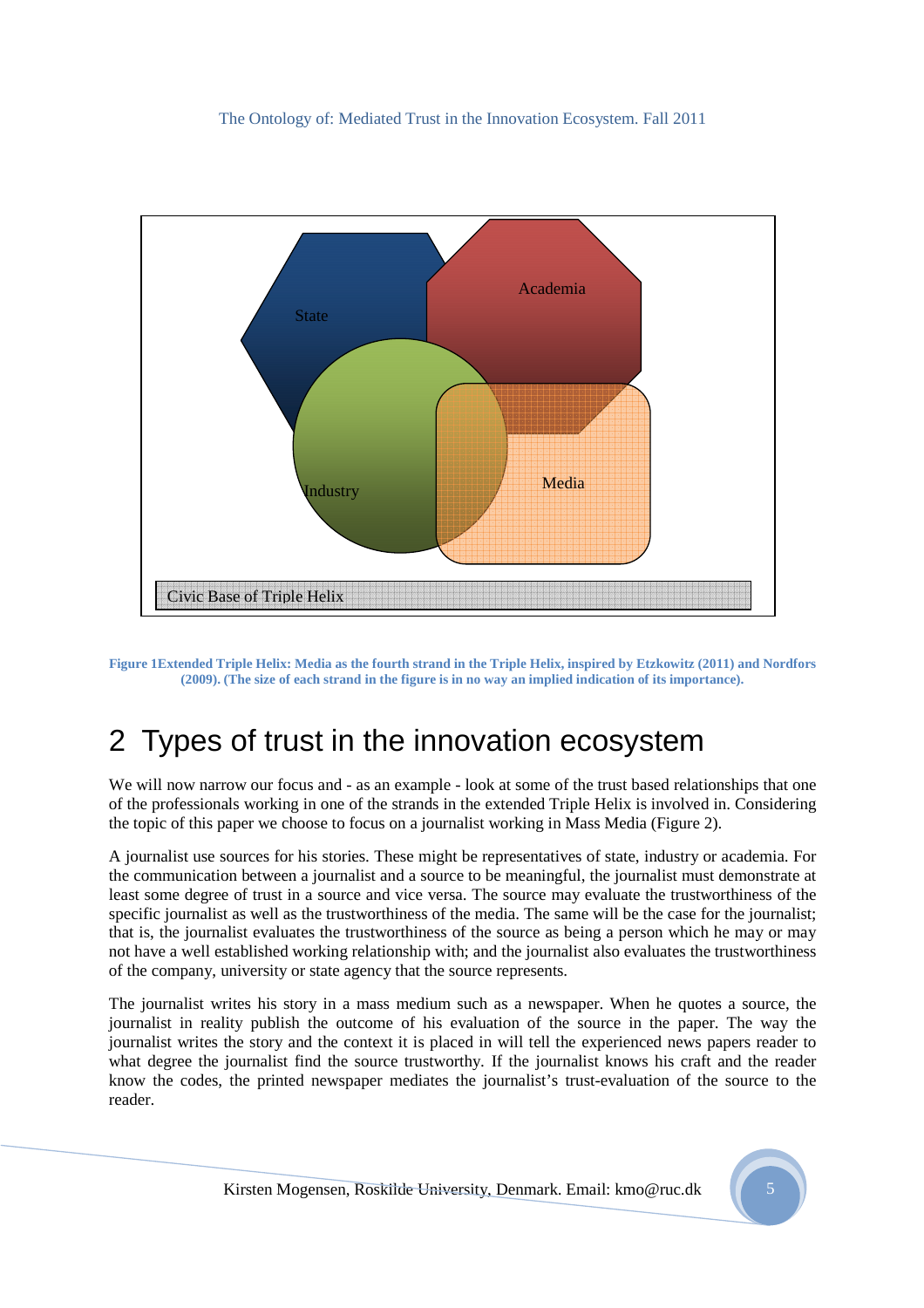The reader will make his own evaluation of the trustworthiness of the news paper and of the specific journalist who wrote the article. If the reader trusts what the newspaper writes then it will impact his own evaluation of the trustworthiness of the source and the organization that the source represents.



#### **Figure 2: Some trust based relationships that professional Mass Media employees are involved in. The purple arrows indicate the trust. The red indicate the process of entering the trust based information into a medium like a newspaper.**

I will term the central process "mediated trust." The concept *mediated trust* then refers to the *process* in which an independent institution produces a form of mass medium. As is the case with any message, the content of the mass media is coded so that it *signals* to what degree information and/or opinions should be considered trustworthy. When receiving the message, the audience will *decode* the signals (see e.g. Long & Wall 2009: 18-125 for an unfolded explanation of how texts create meaning).

It is generally accepted that citizens in a modern society depend on credible information about all aspects of public life in order for them not only to participate in the democracy but also to function in their daily life, including in the role of investors, consumers and participants in the innovation processes in the society (e.g. Moody 2011; Jackob 2010: 589; SPJ Code of Ethics).

In our society, journalistic mass media such as newspapers, broadcast and web news claim to provide this essential information. Since the first newspapers appeared in the late 1600s there has been an ongoing discussion about the trustworthiness of the information that mass media provide, and these discussions are reflected in ethical standards for professional journalists (e.g. Mogensen 2000; Mogensen 2002). Such professional norms are considered very important not only for the society that depends on reliable information, but also for the journalistic media as businesses because in the long run the sale of news media probably depends on peoples' trust in them. Vanacker & Belmas:

There is a significant amount of business and marketing literature that suggests that that trust has economic benefits (2009: 111).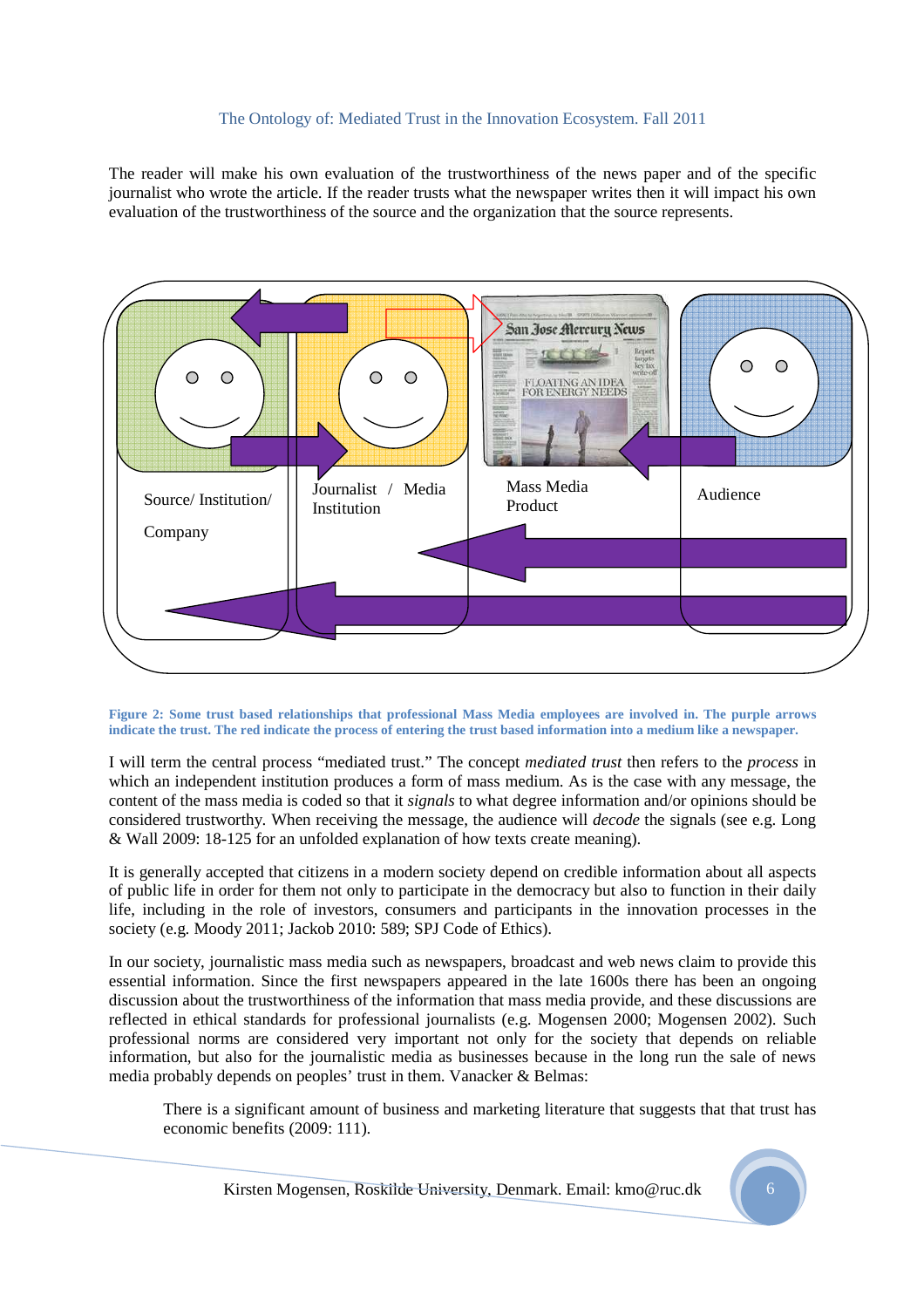However, there is also research that questions the importance of trust in connection with media consumption, such as a recently published study from Australia, where the author Kim E. Moody concludes:

The findings of the present study call into question the previously assumed centrality of trust to information choice. People regularly use media they do not trust to find out about politics (2011: 43).

"Trust" then is a world used often in connection with mass media, but the word is used in many different meanings and is seldom defined (Jacob 2010; Vanacker & Belmas 2009). What it means is mostly taken for granted. However, a number of academic papers do reflect on the ontology of media trust, the process of gaining or losing it, and the benefit of being trusted.

So what is trust essentially? That is the research question behind this paper. Based on a literature review, this paper explores the concept of trust when described in connection with mass media. It is a work in progress.

### 3 The ontology of media trust

Among media scholars, the concept of trust has not been clearly defined. In the reviewed publications authors have slightly different perspective on what constitute the experience of trust, and as Vanacker & Belmas writes (2009:111), an" implied common understanding of the term" is often assumed by researchers in the field. However, there is also a broad understanding of trust as a "complex and multidimensional concept (Meredith et al. 2010: 227; Bianco, 1998; Hardin, 2001; Rose et al. 2004). Communication scholars are generally faced with "various methodological problems associated with trust" (Jackob 2010: 595).

Vanacker & Belmas mention some of the ways "trust" is understood in media ethics literature, and I have added examples from the reviewed litterature. Trust sometimes is seen as:

- 1. A sacred duty, at public trust (Patterson & Urbanski, 2006)
- 2. The publics belief in the editorial process and professional norms of journalists ( Liebes, 2000; Jackob 2010)
- 3. Tied to credibility (Elliott & Culver, 1992; Jackob 2010; Clayman et.al 2010;)
- 4. Related to public trust or distrust in government and political systems (Meredith et al. 2007; Jones, 2004; Stroud 2008; Romer 2009; Bouman & Brown 2010).

Vanacker & Belmas in their paper "Trust and the Economics of News" (2009) describe different dimensions of trust. According to them trust can be described as:

- A. A future-oriented judgment
- B. A judgment in which the judge has a stake
- C. A value or a calculation
- D. Constitutive or instrumental

According to them, trust is expressed towards another moral agent as an indented action and it is based on a future-oriented judgment. Trust then can be studied as phenomena using the thoughts and methodology developed within the philosophical movement phenomenology. From a phenomenological point of view, there are at least two moral agents involved, that is the *truster* and the *trustee*. The truster is the one that is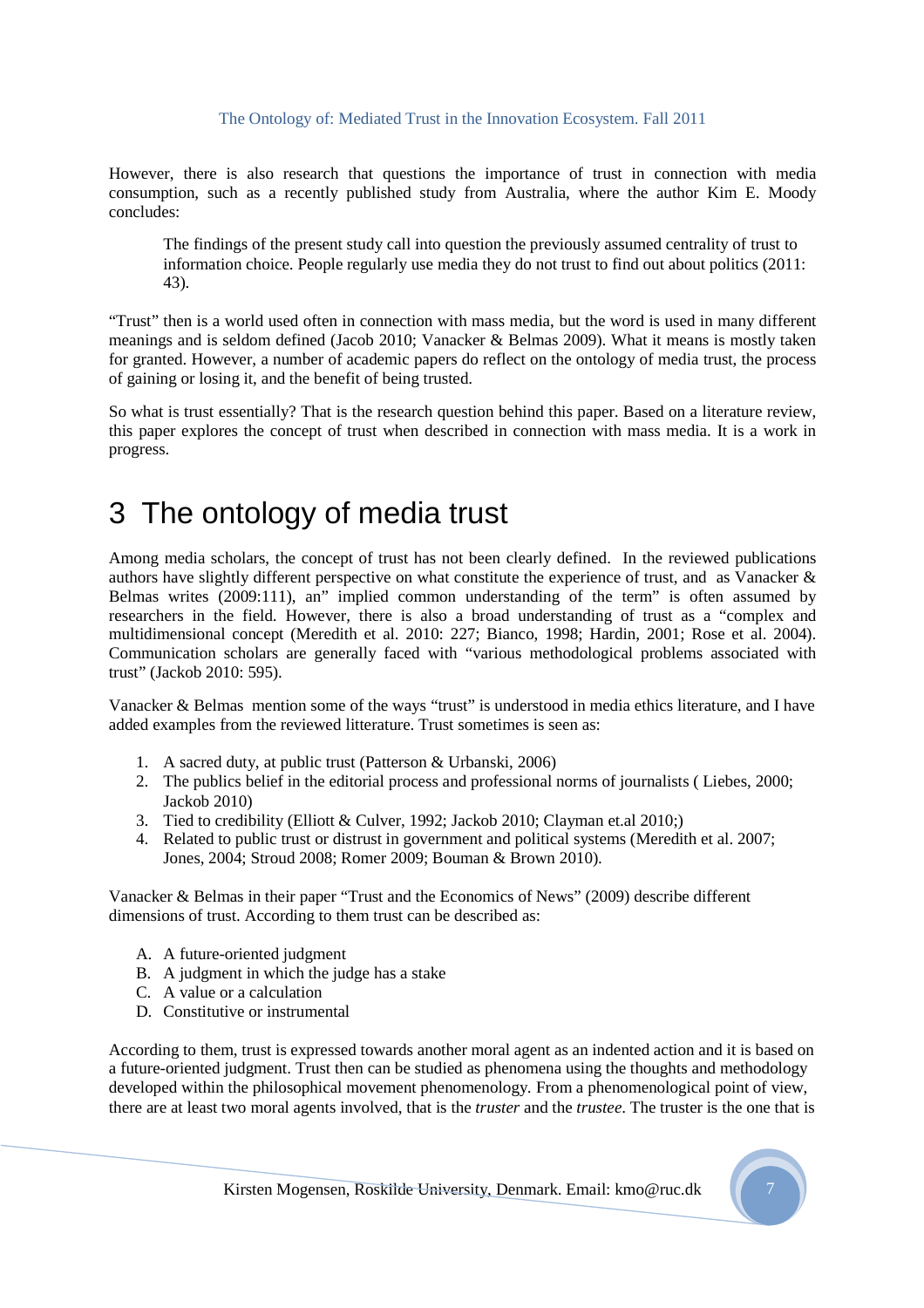faced with the problem whether or not to trust. The trustee is the person being evaluated. Vanacker & Belmas:

Trust is always put in another moral agent, a person or institution that can validate or invalidate that trust (2009: 117).



**Figure 3. The blue face is a symbol of the truster. He evaluates the red face and decides whether or not to trust him. The red face is termed trustee.** 

Trust then is the truster's judgment of whether or not to trust that the trustee will "fulfill certain expectations *in the future*" Vanacker & Belmas (2009:112). Truster can never be certain, because if he knew for sure, there would be no need for trust. For that same reason, trust "cannot be said to be true or false" Vanacker & Belmas (2009:111). The messenger is important for the evaluation process. Meredith et al. (2007: 221) writes:

The literature on trust and credibility suggests that effective communication depends on whether the message recipient perceives the message source as trustworthy and believable (Covello, 1992).

Considering that the truster is a human being making a judgment it should be of no surprise that that judgment is influenced by the trusters psychological characteristics. As example pessimistic life outlook is considered inversely related to interpersonal trust (Romer et al. 2009: 66). Jackob:

It is likely, for instance, that political interest or political participation as well as trust in political or societal institutions is associated with trust in the media and/or with the use of alternative information sources. Individuals with high levels of political efficacy or engagement may be somewhat skeptical and thus seek more alternative media and/or non-media information (Stroud, 2008, pp. 344–345). (…) Furthermore, trust in the media, media dependency, and the use of nonmedia sources may differ according to psychological characteristics, such as individual persuasiveness, need for cognition, and the willingness to trust: Confiding individuals, those with a little need for cognition, or people who are susceptible to persuasive stimuli may have more trust in the media and thus refrain from seeking alternative information (see Hovland & Janis, 1959; Oskamp & Schultz, 2005; Oliver, 2008, p. 3580) (2010: 601)

According to Vanacker & Belmas (2009:113), one cannot be trusting, if one is not a stakeholder. In other words, we cannot use the term "trust" to describe impartial evaluations. "There must be intentional action in a trust relationship" (Kohring & Matthes 2007; quoted in Vanacker & Belmas 2009:113). The intent may be demonstrated by for example buying a newspaper or watching the evening news. Trust cannot be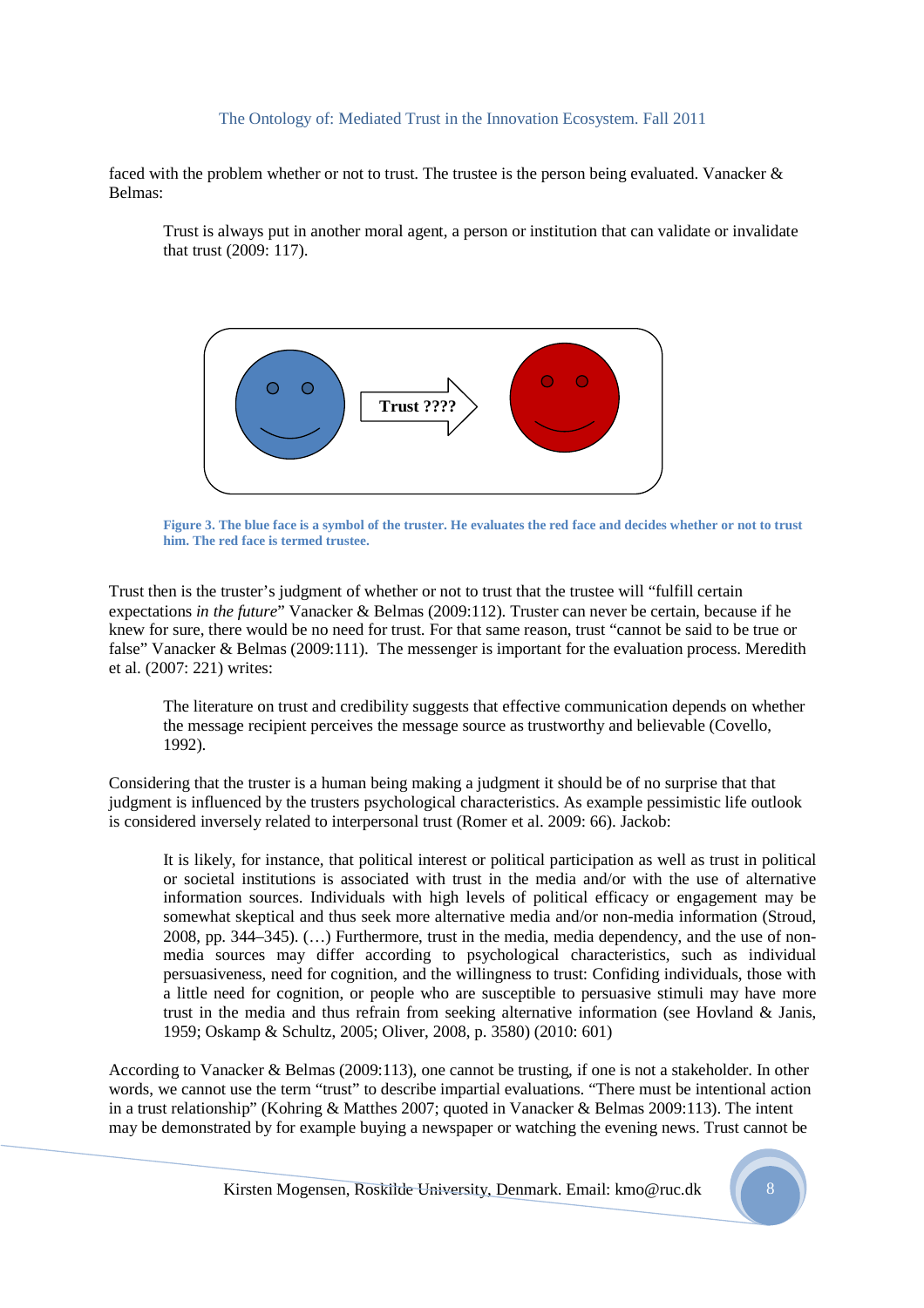accidental. "Intent in the sense of purposefully engaging in a relationship is crucial to a conception of trust between media and audience." Vanacker & Belmas:

Media professionals often argue that without audience's trust they have no reason for being. If this is the case, trust for news media is not merely a lubricant to make its interactions with audience's go smoother, but it is also constitutive to the relationship with readers (2009: 115).

Other scholars agree that "A defining feature of trust is that it is relational" (Clayman 2010: 255; Gilson, 2003).

Jackob writes that in n typical studies of media trust "it is assumed that audience trust because they regard the medium as credible" and he add that credibility is in fact an important component of trust:

In the case of the media-user relationship, the user attributes credibility to the information source (Tsfati & Cappella, 2003, p. 505)… To remain capable of making informed decisions, individuals usually search for cues indicating that the information they receive is reliable. Credibility is such a cue. The perception that a certain source is trustworthy is the result of an attribution process and serves as a rationale for having trust in uncertain situations. Trust, however, is a more comprehensive concept. It can be defined as an "expectancy held by an individual or group that the word, promise, verbal or written statement of another individual can be relied upon" (Rotter, 1967, p. 651). (Jackob 2010: 593)

The two terms "credibility" and "trust" are however not interchangeable:

Credibility refers to one of the expectations we have of news media, to be accurate in their reporting; or, if one wishes to broaden the scope of the concept, to report truthfully (Vanacker  $\&$ Belmas 2009:116).

Furthermore, information may be credible, but "trust cannot apply to information" (Vanacker & Belmas 2009: 117). As stated before, trust can only apply to another moral agent.

Using methodology known from grounded theory, Meredith et al. (2007: 221) indentified six components of trust:

- 1. fiduciary responsibility, defined as a relationship in which someone (the fiduciary) acts in the capacity of another's rights, assets, or well-being;
- 2. honesty, defined as perceived truthfulness and sincerity;
- 3. competency, defined as being perceived as well-qualified to perform an act;
- 4. consistency, defined as uniformity and agreement among messages;
- 5. faith, defined as any mention of faith or similar words; and
- 6. other: for trust-related passages that did not fit into the other categories.

With the exception of the faith and other categories, our thematic components of trust correspond well to those mentioned in the literature (Rose, Peters, Shea, & Armstrong, 2004)

Vanacker & Belmas (2009:114) distinguish between four different types of paradigms with different sources of trust:

- 1. Caring relationships (norms and values)
- 2. Solidarity (norms and values)
- 3. Economic calculation (self interest)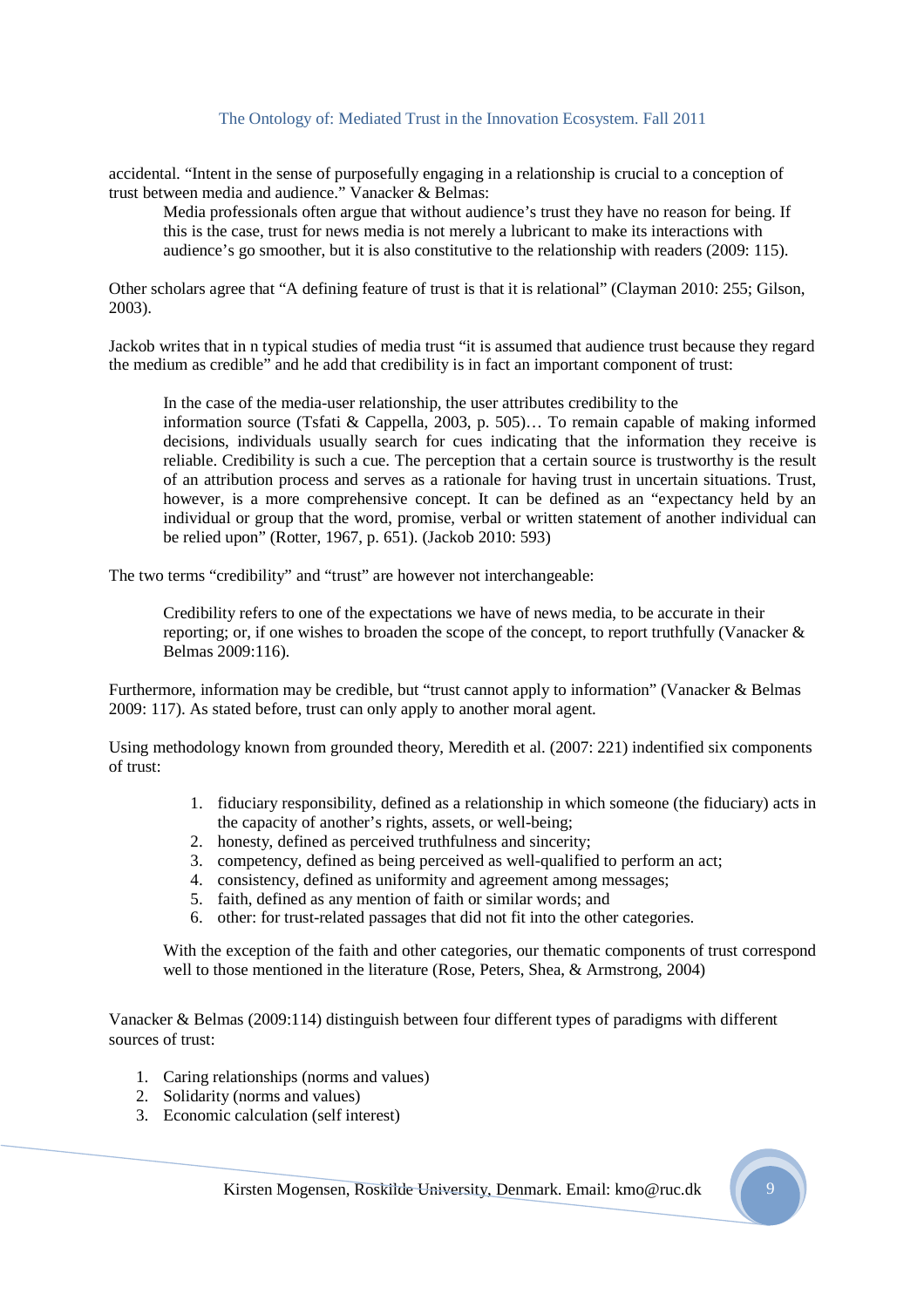### 4. Repeated exposure (tested)

In *caring relationships*, we regard trust as a value and will feel betrayed if we cannot trust for example a family member:

We believe that people we trust will not put their narrow self-interests before our well being, and that is the basis on which the relationship is built. We trust them to have our best at hearth (Vanacker & Belmas 2009:114).

Similarly, communities, such as an innovation ecosystem, can have a sense of *solidarity*, where shared norms and values are the source of trust. Vanacker & Belmas referrers to the American sociologist Talcott Parsons, who considered the suspension of self interest as the basis for trust:

Trust, then, is no longer the co-existing of interests, but refers to the state of having one's own interest vested in someone else's interest. It assumes that the trusted, especially when this trusted is in a position of power, will meet his obligation and exercise responsibility (Vanacker & Belmas 2009: 116)

We see this exercised in many situations in real-life such as when emergency workers enter a burning tower knowing that they may be in personal danger and when journalists around the world cover corruption and misuse of power in countries where they may easily be killed (Mogensen 2010 A plus C; UNESCO 2011). For an introduction to the concept of social norms, see for example Alf Ross (1968). For a description of Ross' concept of norms applied to journalism see Mogensen (2010 D).

According to the *economic paradigm*, trust usually only emerge when the relationship or exchange is of mutual benefit. Trust may be based on a calculation of own interest – it is simply easier to go on with our lives if we can trust business partners, public institutions e.g. The source of that trust is self interest. In the literature, there is some discussion as to whether or not it is correct to talk about "trust" when a calculative, rationale element is involved.

Repeated interaction with another individual or institution make it easier to make a judgment and may instill trust (Adler 2001, Vanacker & Belmas 2009: 116), however experience might as well create distrust that can be difficult to overcome (Meredith et al. 2007: 218 and 224).

The factors involved in Vanacker & Belmas concept of trust are summarized in the following table:

| <b>Suggested Model for News Media Trust</b>            |                                                     |                                         |                      |  |  |
|--------------------------------------------------------|-----------------------------------------------------|-----------------------------------------|----------------------|--|--|
| <b>Shallow Trust</b>                                   |                                                     |                                         | <b>Deep Trust</b>    |  |  |
| Instrumental                                           |                                                     |                                         | Constitutive         |  |  |
| Calculative                                            | Repeated interaction                                |                                         | Shared norms         |  |  |
| Low stakes                                             | Moderate stakes                                     |                                         |                      |  |  |
| Narrow scope                                           |                                                     |                                         | Broad scope          |  |  |
| Low expectation of                                     |                                                     |                                         | High expectation of  |  |  |
| performance                                            |                                                     |                                         | performance          |  |  |
| Individual journalist<br>(e.g., a <sub>blogger</sub> ) | Media organization<br>$(\overline{e.g., Fox}$ News) | Specific medium<br>(e.g., network news) | Media as institution |  |  |

Kirsten Mogensen, Roskilde University, Denmark. Email: kmo@ruc.dk 10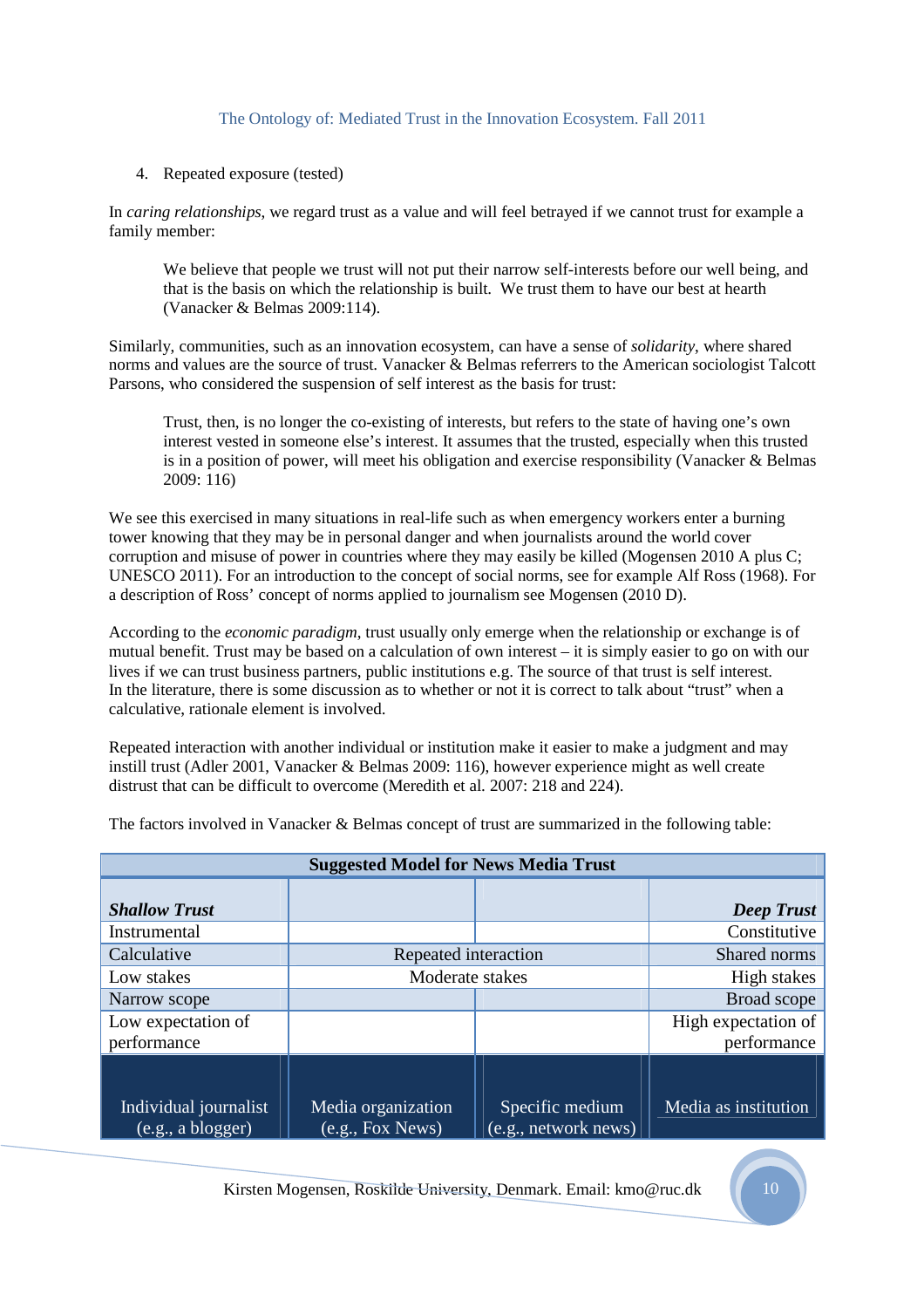**Figure 4: Vanackers & Belmas suggested model for News Media Trust (2009: 122)** 

Trust may be" narrow-scope", as when audience build a trusting relationship with an individual blogger but don't trust bloggers in general; or it may be broad-scope in the sense that audience trust the news media as institutions in general (Grayson et al 2008: 242-43; Vanacker & Belmas 2009: 120). "System trust" is an economic good because it saves energy. If as an example, a source is asked to provide information to a journalist from Denmark's Radio, the source may chose to trust the journalist not because he knows him as an individual but because he trust the institution. A form of deep trust is "social trust" (how a person trust other people in general)" (Vanacker & Belmas 2009). Beaudoin et al writes:

Bourdieu (1986) defined social capital as "the aggregate of the actual or potential resources that are linked to the possession of a durable network of more or less institutionalized relationships of mutual acquaintance and recognition" (p. 248). This conceptualization emphasizes the importance of resources, rights, and opportunities that can rise from collective social ties. Coleman (1988) and Putnam (1995b, 2000) argued that such social ties are not possible without social trust. Putnam (2000) saw social trust as "the lubricant of the inevitable frictions of social life" (p. 135), as that which eases or allows for relationships between people. Subsequent research has indicated that these two main indicators of social capital—social ties and social trust—can bring about positive public health outcomes (Kawachi, 1997; Kawachi & Berkman, 2000; Kawachi & Kennedy, 1997; Kawachi et al., 1997; Kennedy et al., 1998; Sampson et al. 1997; Wallack, 2000) (2006: 176).

Just as the trustee can be an individual or an institution, the truster can be an individual or a group of people, e.g. Meyer (2004) writes about "societal trust" characterized by what Vanacker & Belmas call deep-trust; and "business trust" often characterized by what Vanacker & Belmas shallow-trust. Vanacker & Belmas (2009: 123) find "that media should strive to maintain a relationship of deep trust with the audience".

### 4 The epistemology of media trust

Even if trust is difficult to define, researchers are keen to explore and measure it, and based on the literature review it seems like the most common way to gain insight into the phenomenon is by asking the truster to describe his trust, either in the form of answers to questions in surveys (Clayman et al 2010; Romer et al. 2009: 73), or in focus group discussions (Meredith et al. 2007) and personal interview. Most researchers test hypothesis based on previous research in the field and they use deductive methodologies; however a few researchers use inductive analyses strategies and develop a (grounded) theory from analyzes of statements (e.g. Meredith et al. 2007: 219).

In surveys, trust can be measured asking questions like:

''How much would you trust information about health or medical topics from. . . (newspapers and magazines)'' and ''In general, how much would you trust information from. . . (radio, television, Internet, family or friends, and doctor or other healthcare professional)?''(Clayman et al 2010: 256)

Or media trust can be measured asking questions about trust using its adverse form of distrust. As an example, Moody and others define "media skepticism" as distrust: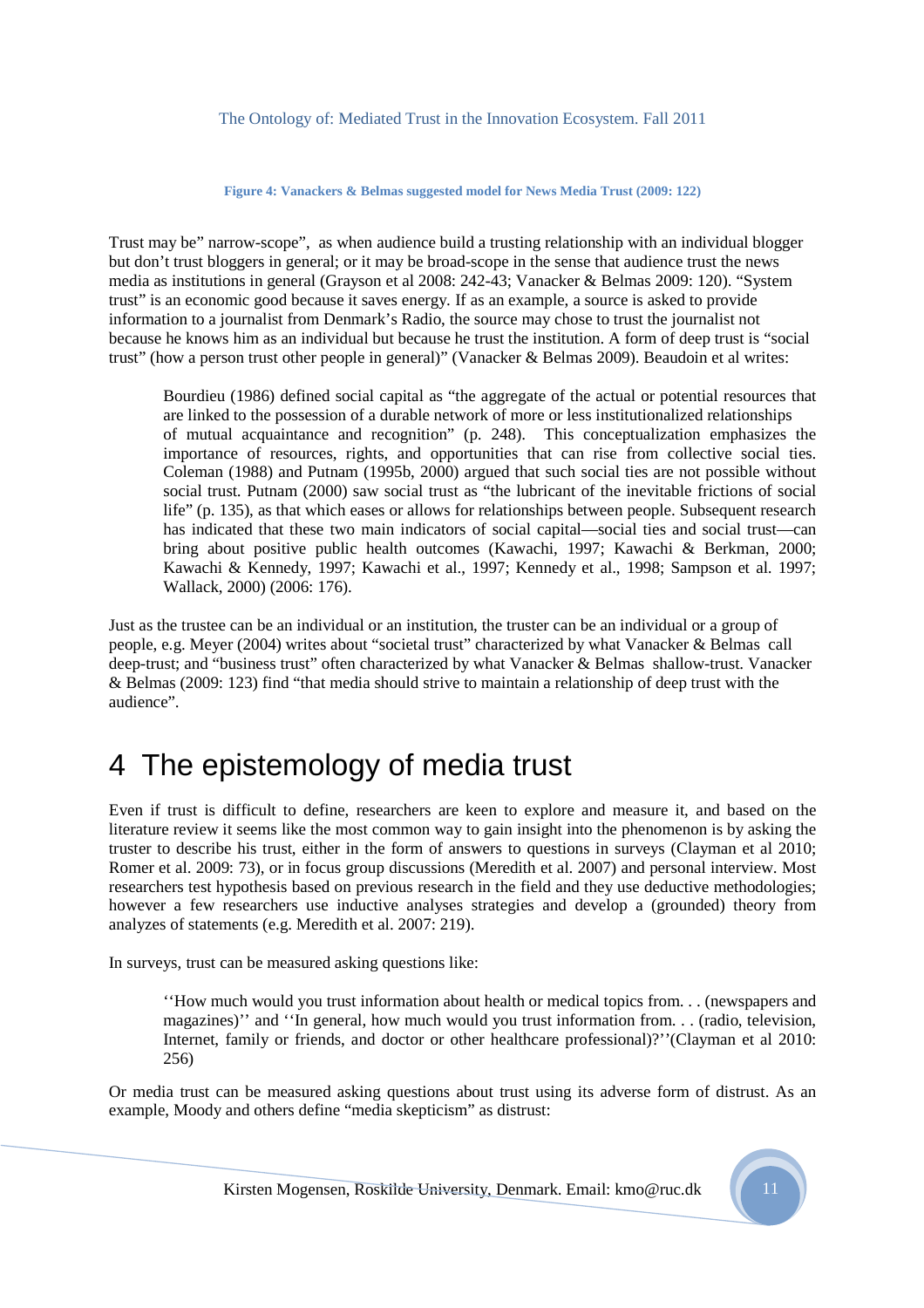Media scepticism is defined as 'a subjective feeling of alienation and mistrust toward the mainstream news media' (Tsfati, 2002: 35). It relates to the subjective opinion the audience member holds with regard to the mainstream media as a whole, rather than to any particular media source (Tsfati, 2003; Tsfati and Cappella, 2003). Media skepticism is relevant to information choice research because trustworthiness is believed to be an important factor when selecting an information source (Chen and Hernon, 1982; Hertzum et al., 2002) (Moody 2011)

Surveys of "media skepticism" is "concerned explicitly with information accuracy, reliability and credibility" (Moody 2011: 41; Tsfati, 2002) and measured using questions like: 'Thinking about the traditional media (newspapers, television and radio) in general, please tick whether you believe …' 'the media can be trusted'; 'the media are accurate' (Moody 2011:40). "Social distrust" in general is measured using questions like: "People will take advantage of me" or "People are selfish" (Romer et al. 2009: 73).

Some studies try to measure trust indirectly. Assuming a link between other factors such as civic perception, civic participation and social capital (Beaudoin et al 2006) allow researchers to test trust while asking questions about these other factors such as media use and recall, civic perception and civic participation:

The study addressed the influence on social capital of news use and recall of ads from a public health media campaign that aims to enhance social ties and social trust as a means to improving youth health (Beaudoin et al 2006: 180)

As a research team, Beaudoin et al. were involved in designing and evaluating a TV and newspaper health campaign (called "Take a second. Make a difference" ) and later tested how it was received (2006: 178) which place the study in the category of experimental research even though they write the "the analyses undertaken do not conclusively get at causation, as a laboratory experiment could do" (Beaudoin et al 2006: 181).

A number of studies explore the connection between race and trust, such as to what degree African Americans or Hispanic living in the USA trust authorities, including media, compared to citizens with a European background. In order to capture such differences they may cross analyze huge datasets about the population or they may use qualitative methods such as scenarios. As an example, Meredith et al. used a bioterrorist scenario in their research and writes in their article: "The seven stages in the scenario also were designed to raise the issue of perceived discrimination" (2007: 219).

It follows from the relational character of trust that the sources of information are essential for the evaluation of the message and a number of studies explore how different groups of people (e.g. young, old, white, black, Hispanic, rich, poor) perceive different types of messengers, some of them personal such as social workers, public health authorities and doctors and some of them mediated, e.g. information on the internet or in broadcast news.

### 5 The process of gaining or loosing trust

Many media scholars discuss the process of building or loosing trust. According to Vanacker & Belmas (2009:111) "evaluation is what creates trust, even if that evaluation is flawed." Judging is a faculty of reason and in judging we at best uses the evidence at hand, including but not limited to past performance.

It is the responsibility of the trustee to display the characteristics of a trustworthy actor and it is the responsibility of the truster to use the evidence at hand in his evaluation. However, in everyday life we make many judgments blindly, where we naively trust or cyclically distrust without taking the time to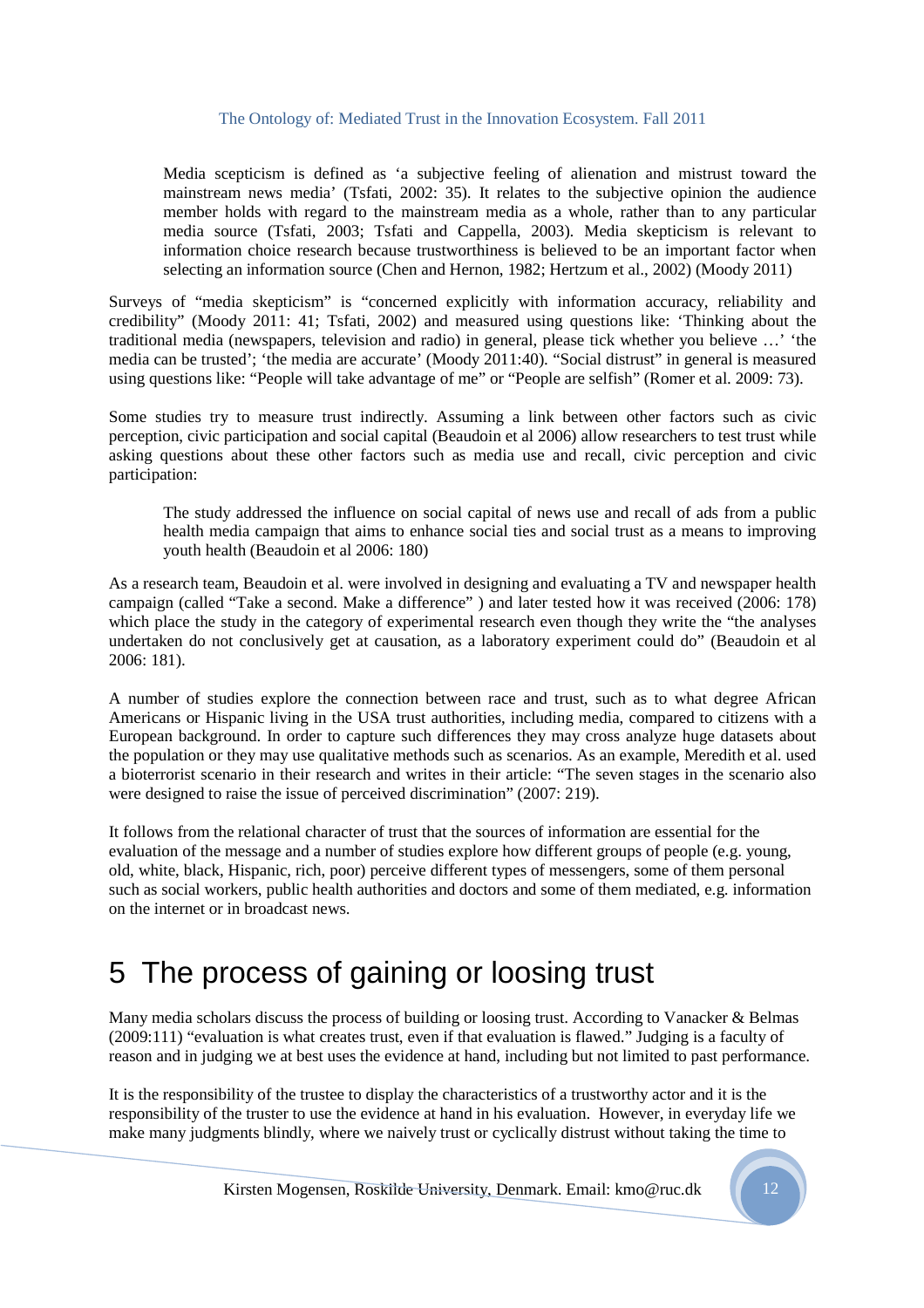assess the information. An agent is taking a risk, when he choose to trust, and he will be more willing to trust, if the risk is low or if his expectations are low.

In a "solidarity community" based on shared norms and values, a news medium may be more trusted if it shares the norms and values of the community, however the community norms may conflict with professional norms. Vanacker & Belmas:

It is therefore not surprising that local news generally is considered to be more trustworthy than national news, or that partisan news outlets such as Fox would be trusted to report the news accurately, since they attempt to conform to the values and norms of a specific audience segment. However, as we shall see, for journalism, this might not always be easy to do, as journalism sometimes has the task of breaking stories that upset or do not conform to the norms and values of a community. If building trust implies conforming to the norms of a community at the expense of independence, quality journalism might not be served by increased trust (2009: 116)

One way to solve this apparent problem is to discuss the professional norms and values with the audience and explain why they serve the society. As shown in figure 4, the degree of trust is related to expectations, so if the audience expects news media to meet the standards in the professional codes (e.g. SPJ Code of Ethics) and they don't, they lose trust unless the acknowledge mistakes, so that people perceive that the media have their best interest in mind. Vanacker & Belmas:

In true relationships of trust, those that go beyond the calculational level of trust and are rooted in common norms and values; there is room for mistakes without the relationship being harmed, as long as the partner whose trust was violated keeps believing that the other partner has his best interests at heart (2009: 118).

In the literature there are discussions about the effect of control mechanism for ethical behavior such as Codes of Ethics, Ombudsman and News Councils. Some such as Luhmann, find that "trust is reached when one no longer needs controls and safeguards but is confident that the system functions" (Vanacker & Belmas 2009: 118), while others emphasizes the need to be in dialog with the audience about what the responsibility of the news media are and the criteria by which the audience can decide whether or not to trust. Vanacker & Belmas:

Trust, then, cannot be increased by merely changing newsroom procedures if this is not the result of a dialogue. If audiences do not trust a news outlet to report in an unbiased manner, merely changing procedures to guarantee objectivity in the newsroom will not increase trust unless the audiences are made aware of this change. (2009: 119)

Again we are made aware, that trust is not inherent in the product or in the process of producing the product, but it is a human judgment of another moral agent with all the limits that we as humans have. To gain trust, we need to express ourselves and be willing to discuss the norms by which we are judged. Studies related to health communication also help us understand how news media can increase audience trust. As an example, Meredith et al. found in their scenario based study of a bioterrorist event that a lot had to do to do with the perceived honesty:

The most prevalent theme concerned the honesty of public health officials, government representatives, and media outlets…. Participants had concerns about both the completeness and accuracy of information. In general, they felt that information was held back and that it was provided on a ''need-to-know'' basis to prevent the spread of panic, or, in a few cases, for less altruistic reasons, such as to maintain power. Participants rarely discussed actual lying by government and public health officials, though they did talk about not receiving the truth (2007: 222)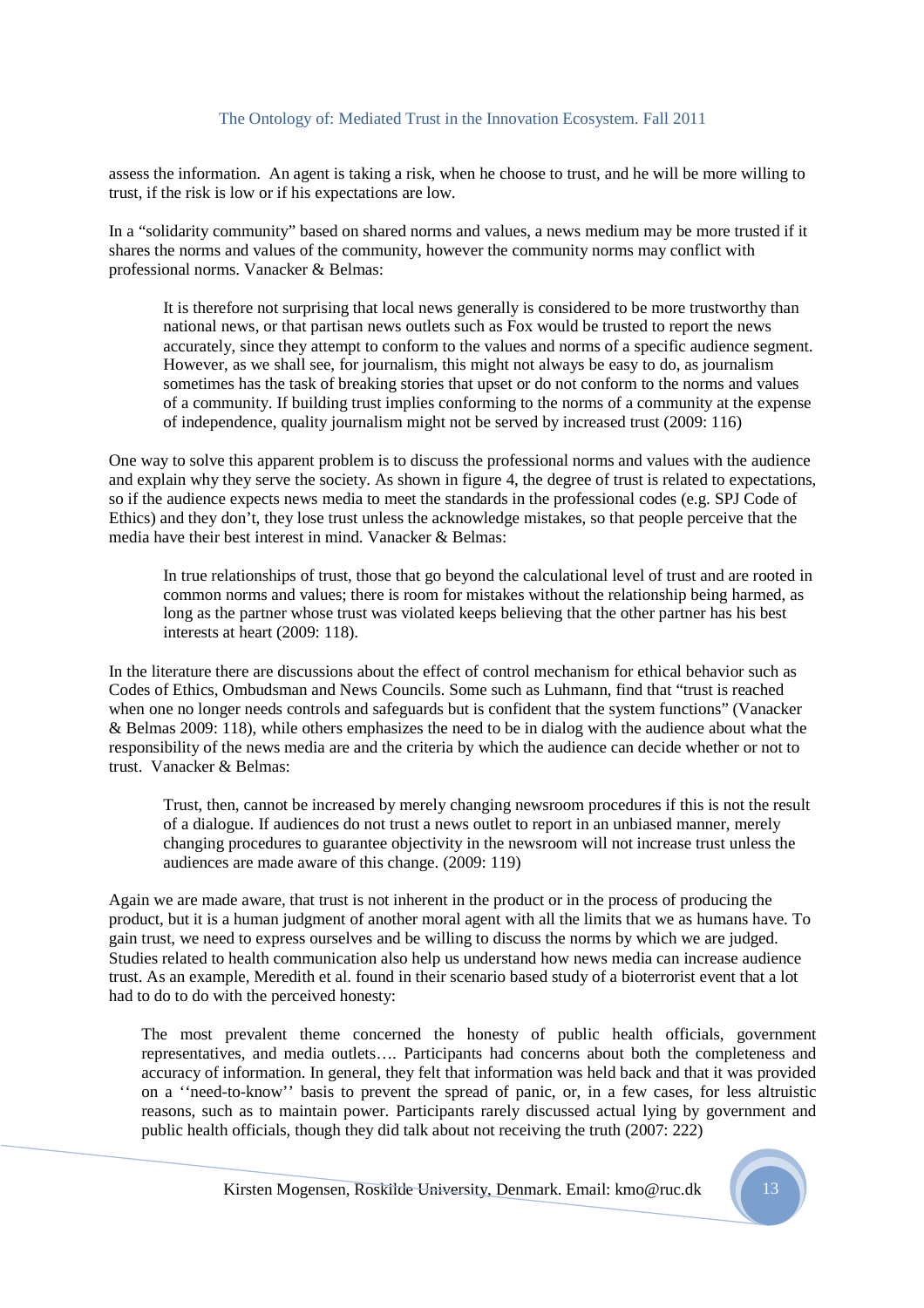So one way of gaining trust is also to provide full information quickly which is in accordance with professional journalism norms for coverage of national crisis (Mogensen 2010A, 2008). It seems important not to keep information away from the public even if such information might scare them. Meredith et al. (2007: 228):

Lessons from Vanderford and Smith's 1996 study of the credibility of surgeons involved in the silicone breast implant controversy of the 1990s can be applied to our study (Vanderford & Smith, 1996). We found that African Americans' perceptions of public health officials were similar to the public mistrust of surgeons, who withheld side-effect information from patients undergoing silicone breast implantation. Vanderford and Smith explained that surgeons did not discuss unlikely side effects to avoid unnecessarily frightening patients but that patients wanted to know even remote possibilities as it increased their sense of control. Similarly, in a bioterrorist event, errors of omission, such as when messengers fail to provide the whole truth, can create an atmosphere of mistrust and can damage credibility of officials, even when officials have the best of intentions. Public health messages that err toward more information combined with community interaction will build more successful partnerships, minimize blame, and strengthen trust (Tennen & Affleck, 1990).

Based on their findings, Meredith et al. (2007: 230) suggest the following for building trust in risk communication:

- 1. use ''credible'' sources in written materials and oral communications, e.g., trusted sources were independent medical professionals (personal doctors, CDC officials) and national media outlets (CNN, NPR, talk shows), and citizens from that community;
- 2. provide full and accurate information in those materials;
- 3. have local officials demonstrate sincerity either through eye contact, providing evidence that they may be putting themselves at risk to help the public, and fully disclosing all information that would enable the public to make informed decisions; and
- 4. consistent with the findings of Covello and Allen (1988), it is important to involve the public early on in the communication process as a legitimate partner using active forms of communication.

According to some scholars, there is a link between media content and social trust, and it is not only that we chose media that fit our degree of social trust or skepticism. Scholars have explained how they perceive that some forms of media content such as news and public service information can help build social trust. The following is from Beaudoin et al:

Research has examined the relation between the mass media and social capital. Putnam (1995a, 1995b) contended that ongoing declines in social capital can be attributed, in part, to the mass media. He explained that the more time people spend watching television, the more lethargic they become and the less they will trust their neighbors and participate in society, both indications of a decline in social capital. Further research, however, has demonstrated the importance of distinguishing mass media use according to content (Moy, Scheufele, & Holbert, 1999). The accepted relation is that whereas general or entertainment TV viewing is negatively associated with social capital, news use is positively associated with social capital (Brehm & Rahn, 1997; Norris, 2000; Putnam, 2000; Shah, Kwak, & Holbert, 2001). The role of the mass media in terms of social capital can be examined via an informational–symbolic dichotomy (Shah, McLeod, & Yoon, 2001). In terms of information, news provides people with opportunities to interact socially and participate civically, as well as with facts and opinions that can lead to deliberation, discussion, and subsequent civic participation. In a symbolic sense, the news media can help foster a community's sense of identity, tying people more closely together and giving them greater senses of confidence and self-efficacy. Because news is a shared experience, it can create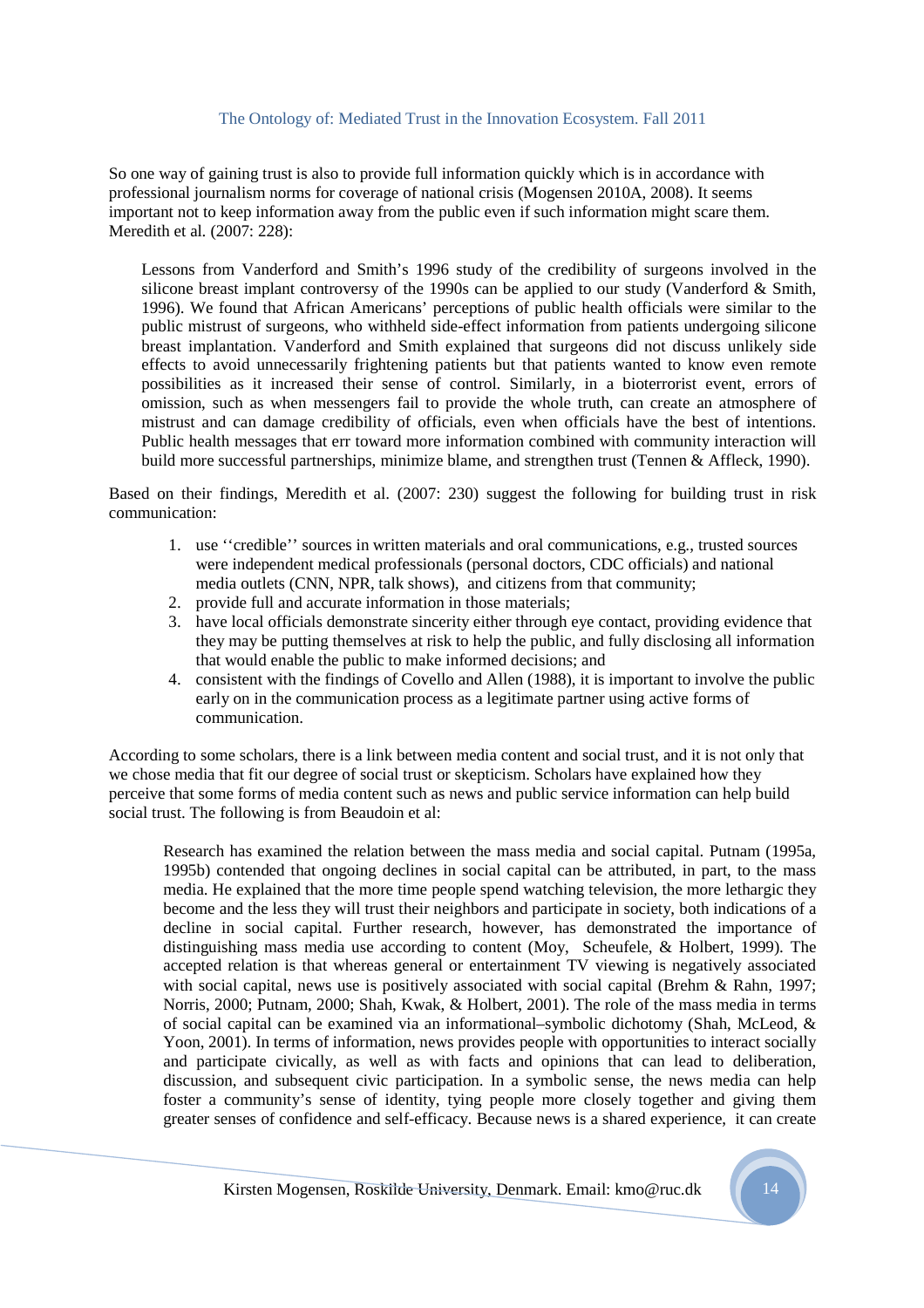a sense of "we" by reflecting characteristics and normative standards of the collective. Therefore, the news media can improve public health by providing the public with opportunities, information and a sense of identity as it confronts health concerns. The result is a public that is more confident, conscientious and empowered (2006: 176-177).

As a result of their own research Beaudoin et al concluded:

We demonstrated that social capital is positively associated with [recall of a campaign].... Newspaper and TV news also played positive roles. The news use measures were positively associated with civic participation and civic perceptions at Year 1 and Year 2. This suggests that the media campaign and news coverage can provide people with information and a sense of confidence and self-efficacy that can lead them to interact with and trust one another more. The news-related findings buttress previous research (Brehm & Rahn, 1997; Norris, 2000; Putnam, 2000; Shah,Kwak,&Holbert, 2001)….. In this light, we document support for the positive roles that news and socially directed public health media measures play in the development of social capital (2006: 180-181)

Also Bouman & Brown talks about the importance of openness and consistency in trust-building:

The establishment of trust between sources of health communication and the public requires meaningful, open, and consistent dialogue between government and health authorities and community leaders that encourages multiple public discourses (2010: 41)

### 6 The benefits of being trusted

For years the business departments in news organizations have studied surveys of public trust in the media. Unfortunately the trust in the news media in general seem to have decreased for decades, and some media scholars have suggested, that better and more trustworthy journalism may in fact be good business (e.g. Mogensen 2002; Vanacker & Belmas 2009), because people usually prefer to use media they trust (Jackob 2010; Wanta & Hu 1994; Johnson & Kaye 1998, 2000; Tsfati & Cappella, 2003; Tsfati & Peri, 2006). Vanacker & Belmas (2009: 113) writes:

Trust can boost economic performance because it is a prerequisite for fluid market exchange, it can reduce transaction costs, and it can facilitate coordination between stakeholders (referring to Wicks & Berman 2004: p. 142).

Misusing trust may have long-term costs, because the benefits of trust are lost, so respecting a commitment is a rational choice; it is often in accordance with an actor's own interests. However, some scholars find trust less important for the use of main news media. Moody:

It appears then that non-news media information sources are sought out deliberately by people who are keenly concerned about the quality of their political information. When it comes to media sources, however, quality concerns are less of a driver for use… media sources are used. The data show that non-news media information sources are chosen by people who are seeking accurate information with which to orient themselves to the world (surveillance gratifications), who enjoy thinking and prefer deep as opposed to shallow content (NFC), and who find the mainstream media to be lacking in credibility (media scepticism). Further, people who simply wish to be distracted from the real world (escape gratifications) use fewer non-news media sources. (2011:42)

Scholars also investigate the role of trust in persuasion, e.g. Clayman et al writes: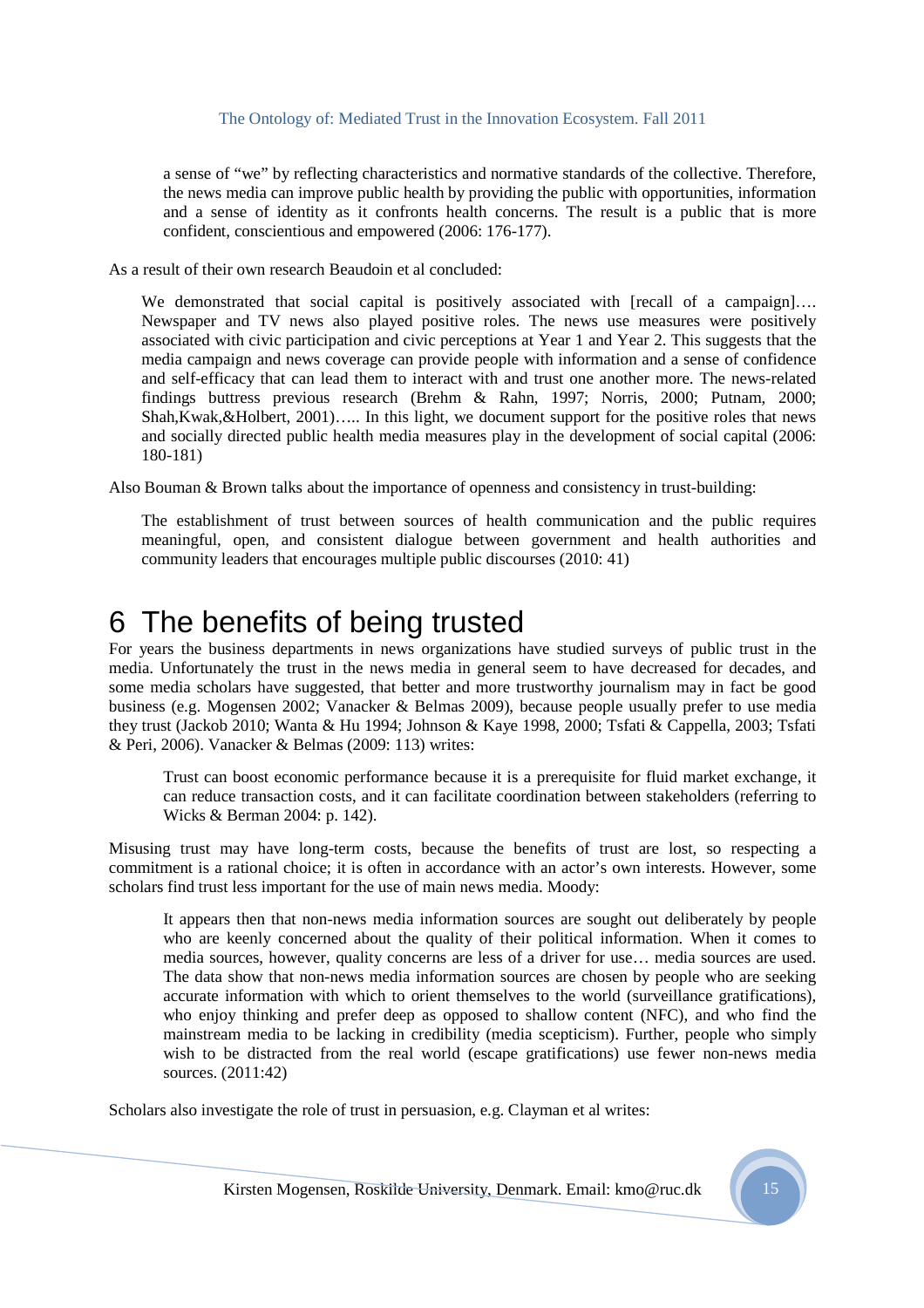Trust is an important component of the relationship between someone hearing a health-related message and acting upon it. A defining feature of trust is that it is relational (Gilson, 2003). In this context, the same health information would be perceived differently, depending on the source. Gilson states that as trust ''is unequally distributed within societies, its benefits are likely also to be unequally distributed'' (Gilson, 2003). This implies that trust in health information sources may vary, either at an individual or, potentially, at a population level. This variance may also influence health communication outcomes. (2010: 255).

If people do not trust the source of information, they will not follow even the most well-intended advice. Bouman & Brown (2010: 41):

Rakow's (1989) observation of the role of power in health communication shows that public distrust of the providers of health knowledge can derail even the most well-intended health interventions. Public distrust of government leaders and insurance companies, for example, is having a profound effect on the national public debate on health care in the United States. Trust is more than a cognitive construct; it is deeply embedded in how the public feels about risk, especially when the risk involves potential death (Glik, 2007; Tulsky, 2005).

### 7 Conclusion

Based on the literature review we can conclude that "trust" is considered fundamental for mass media if these are to fulfill their normative functions in the innovation ecosystem. However, the concept of trust is not clearly defined in the literature and we lack empirically grounded studies of the role of trust in extended Triple Helix.

> **Kirsten Mogensen** (f.1954) er lektor i journalistik på Institut for Kommunikation, Virksomhed og Informationsteknologier, Roskilde Universitet. Kirsten Mogensens forskningsfelt er journalistikkens normer, traditioner og etik set fra et professionsperspektiv. På baggrund af interview og journalistiske tekster analyserer hun de moralfilosofiske problemstillinger, som professionen oplever. Hun har bl.a. arbejdet med professionelle problemstillinger knyttet til dækningen af begivenhederne 11. september 2001 (med Louisiana State University) og til dækningen af innovation (med Stanford University), og hun har skrevet bogen "Arven: Journalistikkens traditioner, normer og begreber". Mogensen er selv uddannet journalist fra DJH i 1976, og hun har arbejdet som journalist på bl.a. Ekstra Bladet, Jyllands-Posten og TV 2/Fyn samt en række regionale dagblade. Hun har undervist i journalistik siden 1989 – først som lektor på DJH og siden 1999 på RUC. Hjemmeside: www.kirstenmogensen.org. Mogensen er især interesseret i projekter, som tager journalistikkens rolle i demokratiet alvorligt – herunder dækning af innovation.

### 8 References

Adler, P. S. 2001, Market, hierarchy, and trust: The knowledge economy and future of capitalism. Organization Science, 12(2), 215-234.

Beaudoin, Christopher E.; Thorson, Esther; Hong, Traci. Promoting Youth Health by Social Empowerment: A Media Campaign Targeting Social Capital. Health Communication,2006, Vol. 19 Issue 2, p175-182, 8p. Database: Communication & Mass Media Complete.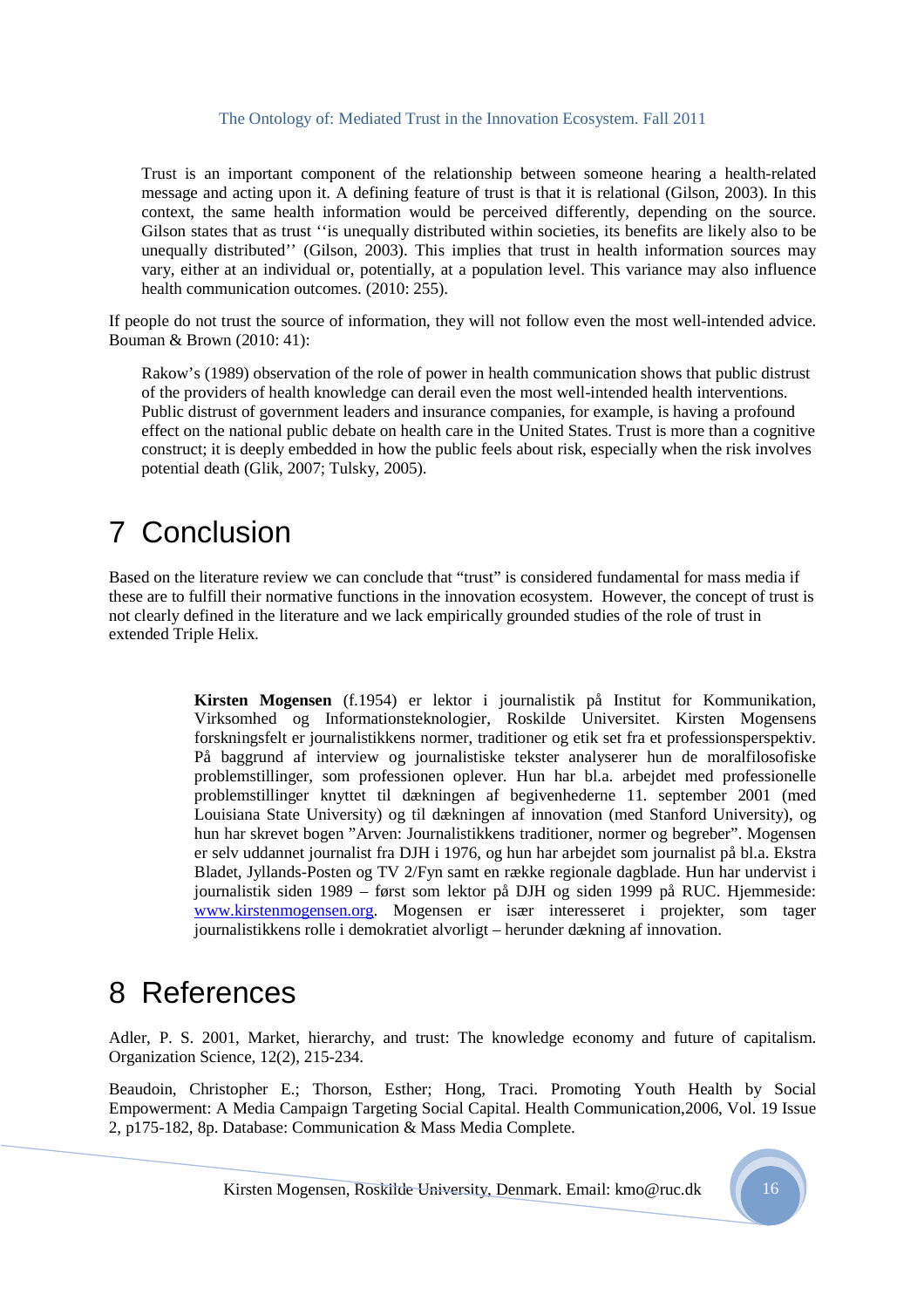Bianco, W. (1998). Uncertainty, appraisal, and common interest: The roots of constituent trust. In V. Braithwaite & M. Levi (Eds.), Trust and governance (vol. 1, pp. 245–267).

Bouman, Martine P. A.; Brown, William J. Ethical Approaches to Lifestyle Campaigns. Journal of Mass Media Ethics,Jan-Mar2010, Vol. 25 Issue 1, p34-52, 19p. Database: Communication & Mass Media Complete.

Bourdieu, P. (1986). The forms of capital. In J. G. Richardson (Ed.), Handbook of theory and research for the sociology of education (pp. 241–258). New York: Greenwood.

Brehm, J., & Rahn, W. (1997). Individual-level evidence for the causes and consequences of social capital. American Journal of Political Science, 41, 999–1023.

Coleman, J. S. (1988). Social capital in the creation of human capital. American Journal of Sociology, 94(Suppl.), 95–120.

Covello, V. T. (1992). Trust and credibility in risk communication. Health and Environmental Digest, 6,  $1-3.$ 

Covello, V. T. & Allen, F. W. (1988). Seven cardinal rules of risk communication. Washington, DC: Environmental Protection Agency, Office of Policy Analysis.

Chen, C.-C. and Hernon, P. 1982, Information Seeking, Neal-Schuman, New York.

Clayman, Marla L.; Manganello, Jennifer A.; Viswanath, K.; Hesse, Bradford W.; Arora, Neeraj K.; Providing health messages to Hispanics/Latinos: Understanding the importance of language, trust in health information sources, and media use. Journal of Health Communication, Vol 15(Suppl 3), 2010. pp. 252-263. Database: PsycINFO

Elliott, D., & Culver, C. (1992). Defining and analyzing journalistic deception. Journal of Mass Media Ethics, 7(2), 69–84.

Etzkowitz, Henry (2011), authors photo of Etzkowitz, Henry explaining his theory at IJ8 at Stanford University, May 2011.

Etzkowitz, Henry (2008) The triple helix: university-industry-government innovation in action, http://books.google.com/books/about/The\_triple\_helix.html?id=mo-MB6u-AMOC (viewed 28 October 2011)

Gilson, L. 2003, Trust and the development of health care as a social institution, Social Science and Medicine, 56(7),p. 1453-1468.

Glik, D. C. (2007). Risk communication for public health emergencies. Annual Review of Public Health, 28, 33–54.

Grayson, K., Johnson, D., & Chen, D.-F.-R. 2008: Is firm trust essential in a trusted environment? How trust in the business context influences customers. Journal of Marketing Research, 45(2), 241-256.

Hardin, R. (2001). Conceptions and explanations of trust. In K. Cook (Ed.), Trust in society, (vol II, pp. 3–40). New York, NY: Russell Sage Foundation

Hayes, Arthur S.; Singer, Jane B.; Ceppos, Jerry. Shifting Roles, Enduring Values: The Credible Journalist in a Digital Age. Journal of Mass Media Ethics, 2007, Vol. 22 Issue 4, p262-279, 18p. Database: Communication & Mass Media Complete.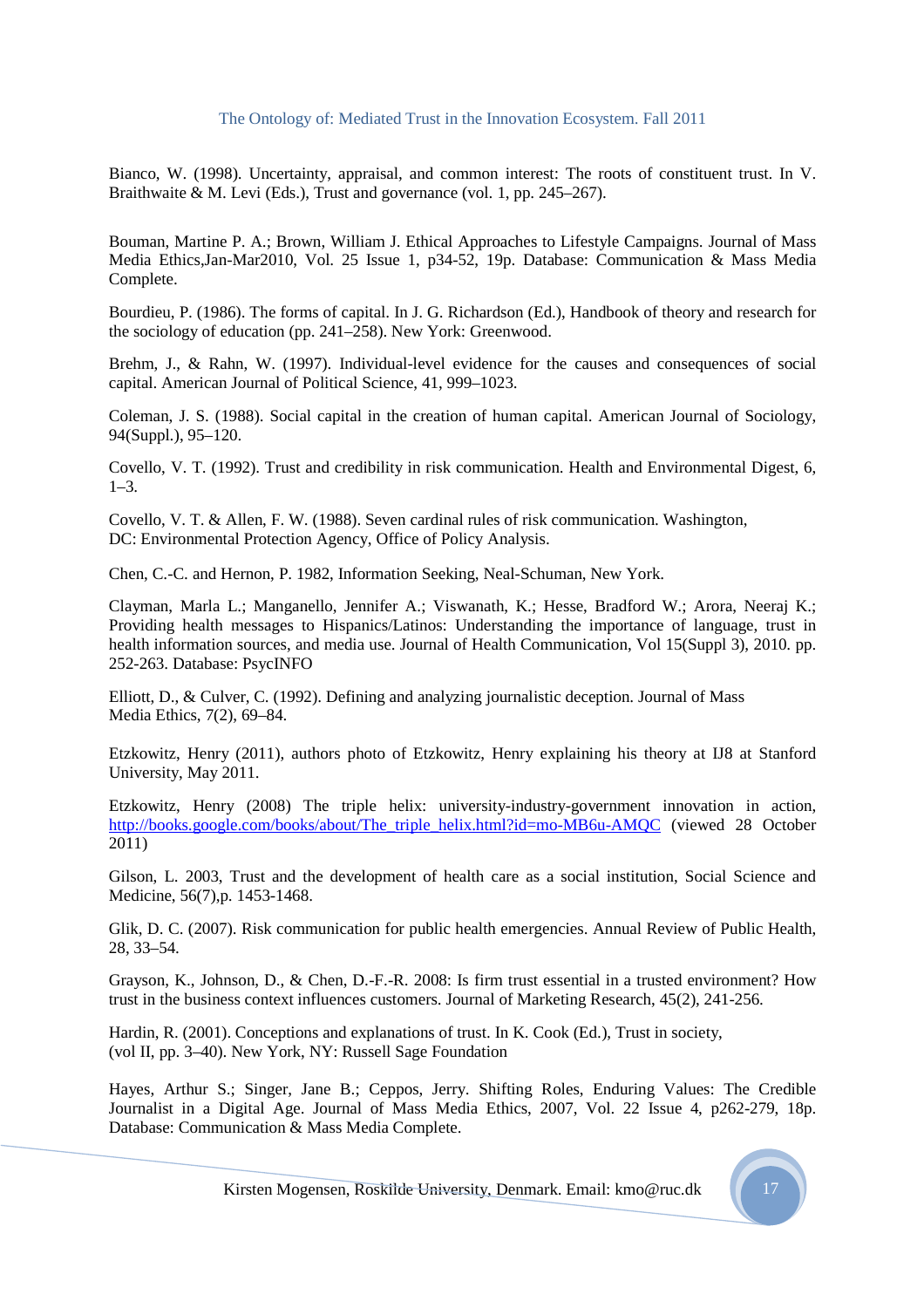Hertzum, M., Andersen, H.H.K., Andersen, V. and Hensen, C.B. 2002, 'Trust in Information Sources: Seeking Information from People, Documents and Virtual Agents', Interacting with Computers, vol. 14, no. 5, pp. 575–99.

Hovland, C. I., & Janis, I. L. (1959). Personality and persuasibility. New Haven, CT: Yale University Press.

Innovation Ecosystems Network 2011, http://www.innovation-ecosystems.org/innovation-ecosystem/ (viewed 28 October 2011).

Jackob, Nikolaus Georg Edmund: No Alternatives? The Relationship between Perceived Media Dependency, Use of Alternative Information Sources, and General Trust in Mass Media, International Journal of Communication, 2010, Vol. 4, p589-606, 18p. Database: Communication & Mass Media Complete.

Johnson, T. J., & Kaye, B. K. (1998). Cruising is believing: Comparing Internet and traditional sources on media measures. Journalism and Mass Communication Quarterly, 75(2), 325–340.

Johnson, T. J., & Kaye, B. K. (2000). Using is believing: The influence of reliance on the credibility of online political information among politically interested internet users. Journalism and Mass Communication Quarterly, 77(4), 865–879.

Jones Patterson, Maggie; Urbanski, Steve. WHAT JAYSON BLAIR AND JANET COOKE SAY ABOUT THE PRESS AND THE EROSION OF PUBLIC TRUST1. Journalism Studies, Dec2006, Vol. 7 Issue 6, p828-850, 23p. Database: Communication & Mass Media Complete.

Kawachi, I. (1997). Long live community. The American Prospect, 8(35), 56–59.

Kawachi, I., & Berkman, L. F. (2000). Social cohesion, social capital, and health. In L. F. Berkman & I. Kawachi (Eds.), Social epidemiology (pp. 174–190). New York: Oxford University Press.

Kawachi, I., & Kennedy, B. P. (1997). Health and social cohesion: Why care about income inequality? British Medical Journal, 314, 1037–1040.

Kawachi, I., Kennedy, B. P., Lochner, K., & Prothrow-Stith, D. (1997). Social capital, income inequality, and mortality. American Journal of Public Health, 87, 1491–1498.

Kennedy, B. P., Kawachi, I., Prothrow-Stith, D., Lochner, K., & Gibbs, B. (1998). Social capital, income inequality, and firearm violent crime. Social Science Medicine, 47(1), 7–17.

Kohring, M., & Matthes, J. (2007). Trust in news media. Communication Research, 34(2), 231–252.

Liebes, T. (2000). Inside a news item: A dispute over framing. Political Communication, 17, 295– 305.

Long, Paul & Wall, Tim, 2009, Media Studies: Texts, Production and Context, Essex, Pearson Education Limited.

Meredith, Lisa S.; Eisenman, David P.; Rhodes, Hilary; Ryan, Gery; Long, Anna.Trust Influences Response to Public Health Messages During a Bioterrorist Event. Journal of Health Communication, Apr/May2007, Vol. 12 Issue 3, p217-232, 16p. Database: Communication & Mass Media Complete.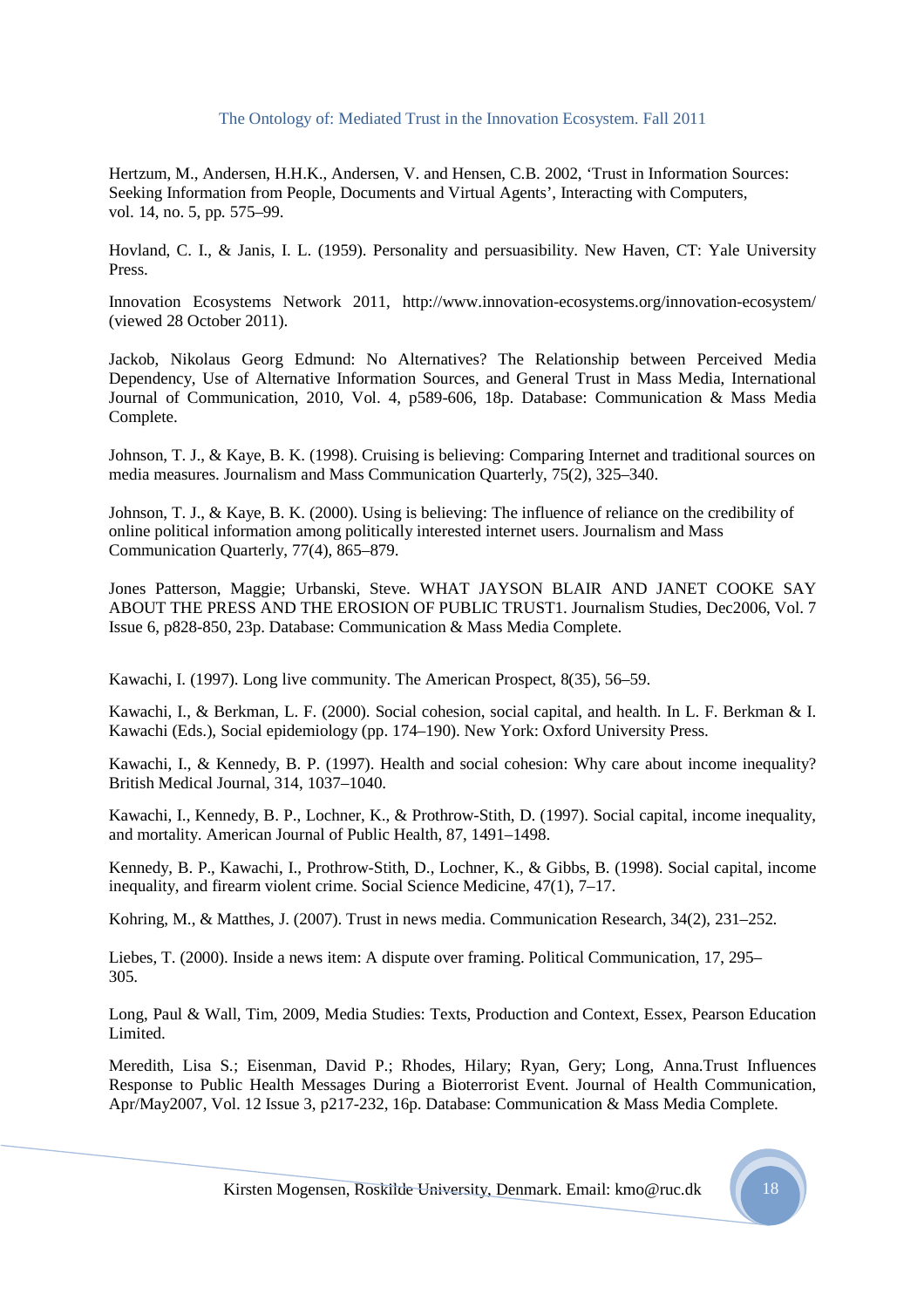Meyer, P 2004: The vanishing newspaper: Saving journalism in the information age. Columbia, MO: University of Missouri Press.

Moody, Kim E. 2011 "Credibility or Convenience? Political Information Choises in a Media-Saturated Environment", Media International Australia (8/1/07-current), Aug2011, Issue 140, p35-46. Database: Communication & Mass Media Complete.

Moy, P., Scheufele, D. A., & Holbert, L. R. (1999). Television use and social capital: Testing Putnam's time displacement hypothesis. Mass Communication and Society, 2(1/2), 27–45.

Mogensen, K 2010A, 'Journalistic Norms: The Media as Shepherd', i R Izard & amp; J Perkins (red), Lessons from Ground Zero. Media Response to Terror., 1 udg, vol. 1, Transaction Publishers, New Jersey, s. 61-77.

Mogensen, K & amp; Izard, R 2010B, 'Public Polls: Journalists Get Good Marks', i R Izard & amp; J Perkins (red), Covering Disaster. Lessons from Media Coverage of Katrina and Rita., 1 udg, vol. 1, Transaction Publishers, New Jersey, s. 103-109.

Mogensen, K 2010C, 'From Chaos to Mourning: The Case of CNN', i R Izard & amp; J Perkins (red), Lessons from Ground Zero. Media Response to Terror., 1 udg, vol. 1, Transaction Publishers, New Brunswick, NJ, s. 15-32.

Mogensen, K 2010D, 'Udforskning af journalistiske moralnormer: Når idealer konfronteres med praksis', i T Bjørner (red.), Den oplevede virkelighed. 11 eksempler på kvalitativ metode i praksis., 1 udg, FISKserien, nr. 7, Aalborg Universitetsforlag, Aalborg, s. 199-218.

Mogensen, K 2008, 'Television journalism during terror attacks', Media, War & amp; Conflict, vol 1, nr. 1, s. 31-49.

Mogensen, Kirsten 2002: "News as a Commercial Product: Why Journalistic Freedom may be good Business," in Jerry Biberman & Abbass Alkhafaji (eds.) Business Research Yearbook. Global Business Perspectives, Volume IX 2002, IABD.

Mogensen, K 2002, 'Presseetikkens historie i Danmark', i K Mogensen (red.), Kompendium for specialkursus i journalistik, Roskilde Universitet, Roskilde, s. 20-28.

Mogensen, K 2000, Arven: journalistikkens traditioner, normer og begreber, Roskilde Universitetsforlag, Frederiksberg.

Moy, Patricia; Scheufele, Dietram A. MEDIA EFFECTS ON POLITICAL AND SOCIAL TRUST. Journalism & Mass Communication Quarterly, Winter2000, Vol. 77 Issue 4, p744-759, 16p, 1 Database: Communication & Mass Media Complete.

Nordfors, David (2009) "Innovation Journalism, Attention Work and the Innovation Economy", Innovation Journalism, vol. 6 no. 1, May 2009, http://www.innovationjournalism.org/archive/injo-6-1.pdf (visited 28 October 2011)

Norris, P. (1996). Did television erode social capital? A reply to Putnam. PS: Political Science and Politics, 29, 474–480.

Norris, P. (2000). The impact of television on civic malaise. In S. J. Pharr & R. D. Putnam (Eds.), Disaffected democracies: What's troubling the trilateral countries? (pp. 231–251). Princeton, NJ: Princeton University Press.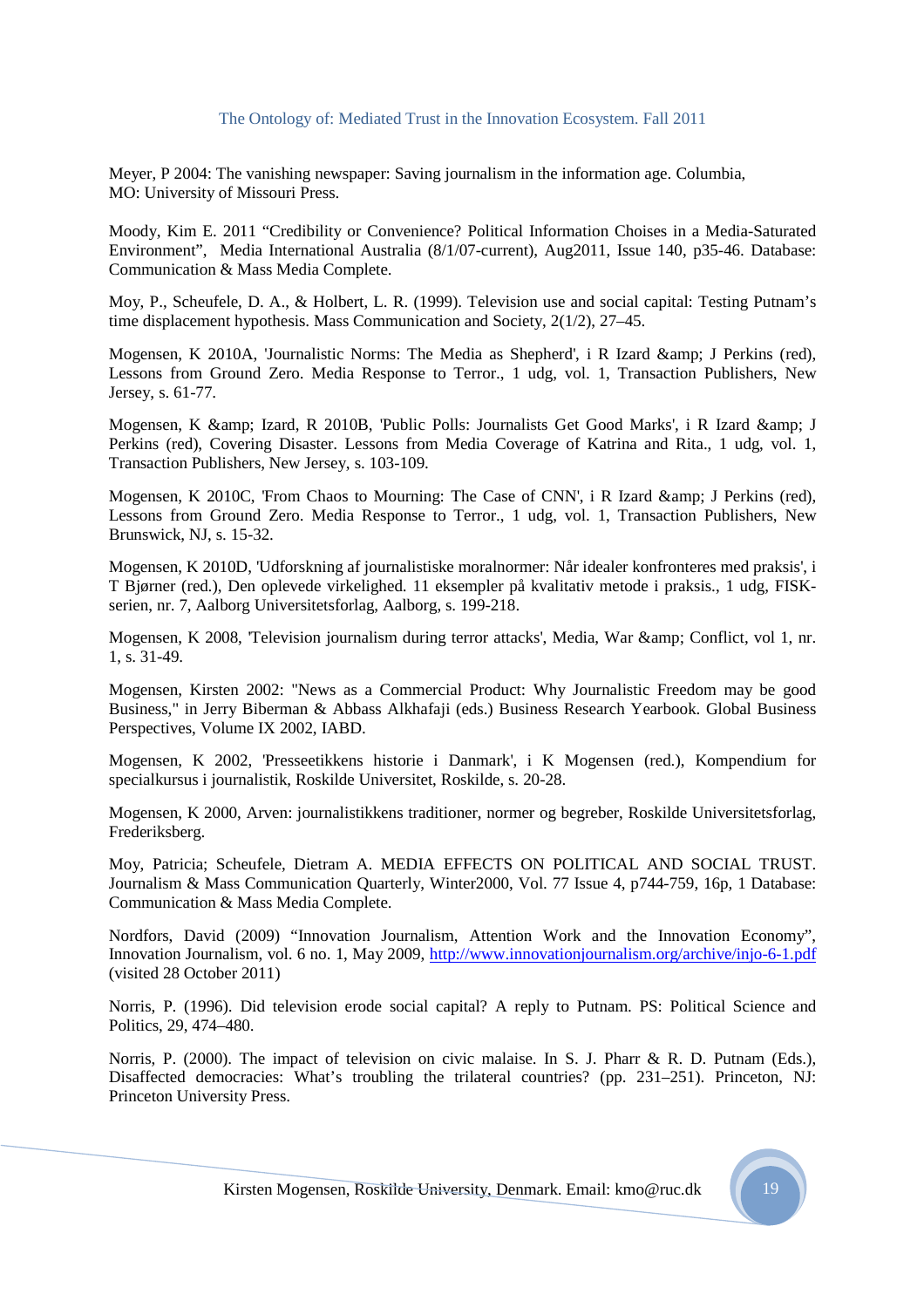Oliver, M. B. (2008). Personality and exposure to communication. In Donsbach W. (Ed.) The Blackwell International Encyclopedia of Communication, pp. 3578–3582. Malden, MA: Blackwell.

Oskamp, S., & Schultz, P. W. (2005). Attitudes and opinions. Mahwah, NJ: Lawrence Erlbaum

Patterson, M. J., & Urbanski, S. (2006). What Jayson Blair and Janet Cooke say about the press and the erosion of public trust. Journalism Studies, 7(6), 828–850.

Porter, M.E. & Kramer, M. R (2011) "Creating Shared Value: How to reinvent capitalism – and unleash a wave of innovation and growth" in Harvard Business Review, January-February 2011.

Putnam, R. (1995a). Bowling alone: America's declining social capital. Journal of Democracy, 6, 65–78.

Putnam, R. (1995b). Turning in, tuning out. The strange disappearance of social capital in America. PS: Political Science and Politics, 28, 664–683.

Putnam, R. (2000). Bowling alone: The collapse and revival of American community. New York: Simon & Schuster.

Romer, Daniel; Jamieson, Kathleen Hall; Pasek, Josh. Building Social Capital in Young People: The Role of Mass Media and Life Outlook. Political Communication Jan-Mar2009, Vol. 26 Issue 1, p65-83, 19p. Database: Communication & Mass Media Complete.

Rose, A., Peters, N., Shea, J., & Armstrong, K. (2004). Development and testing of the health care system distrust scale. Journal of General Internal Medicine, 19, 57–63.

Ross, Alf 1968 Directives and Norms, London, Routledge & Kegan.

Rotter, J. B. (1967). A new scale for the measurement of interpersonal trust. Journal of Personality, 35(4), 651–665

Russell Martha G. et al. (2011) http://www.innovation-ecosystems.org/about/ (visited 28 October 2011)

Sampson, R. J., Raudenbush, S. W., & Earls, F. (1997). Neighborhoods and violent crime: A multilevel study of collective efficacy. Science, 277, 918–924.

Shah, D. V., Kwak, N., & Holbert, R. L. (2001). "Connecting" and "disconnecting" with civic life: Patterns of Internet use and the production of social capital. Political Communication, 18, 141–162.

Shah, D. V., McLeod, J. M.,&Yoon, S. H. (2001). Communication, context, and community: An exploration of print, broadcast, and Internet influences. Communication Research, 28, 464–506.

 "SPJ Code of Ethics," Society of Professional Journalists, USA http://www.spj.org/ethicscode.asp (visited 18 October 2011)

Stroud, N. J. (2008). Media use and political predispositions: Revisiting the concept of selective exposure. Political Behavior, 30, 341–366.

Tennen, H. & Affleck, G. (1990). Blaming others for threatening events. Psychological Bulletin, 108, 209–232.

Tsfati, Y. 2002, The Consequences of Mistrust in the News Media: Media Skepticism as a Moderator in Media Effects and as a Factor Influencing News Media Exposure, unpublished PhD thesis,